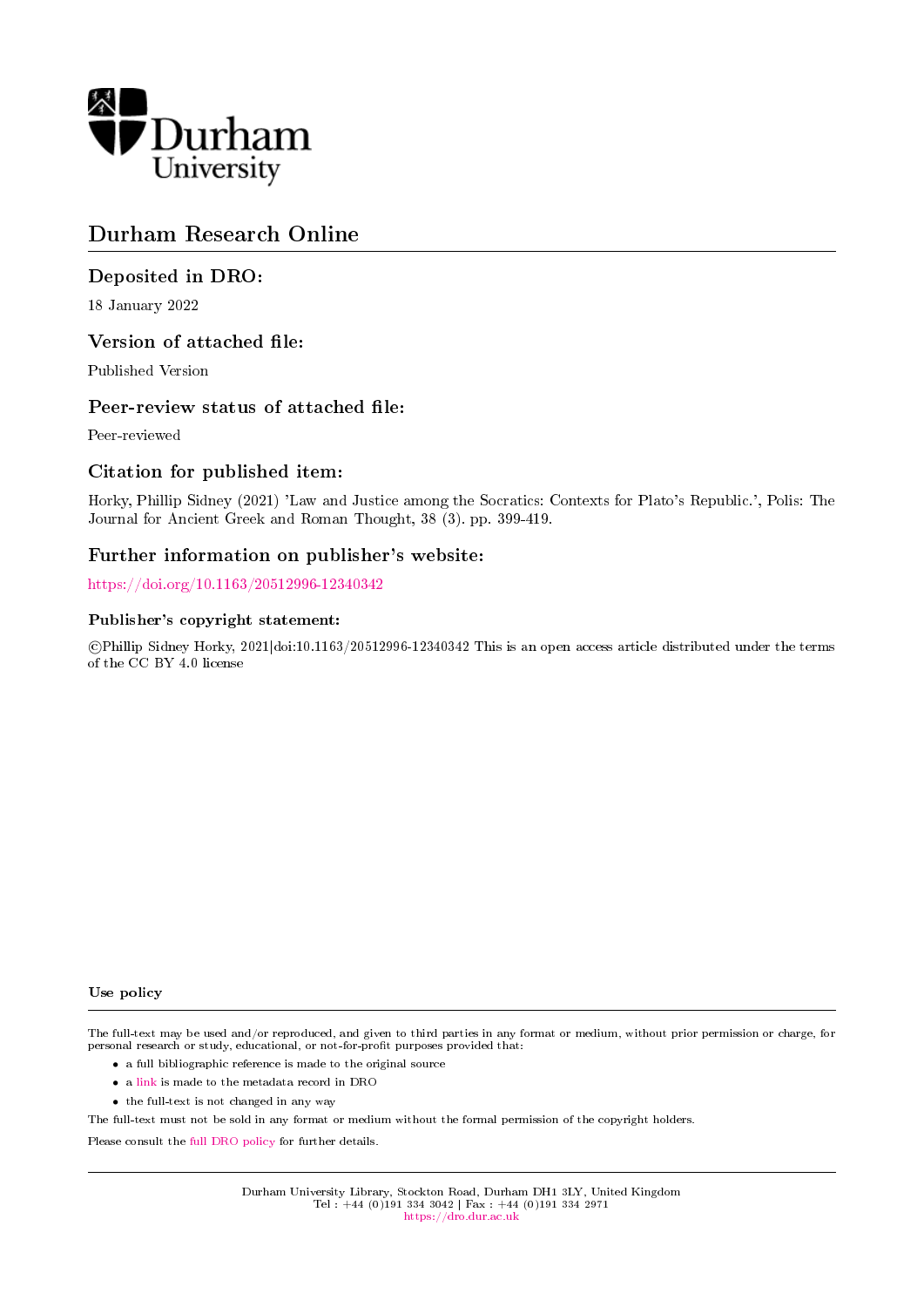

# **Law and Justice among the Socratics: Contexts for Plato's** *Republic*

*Phillip Sidney Horky* Associate Professor, Department of Classics and Ancient History, Durham University, Durham, UK *[phillip.horky@durham.ac.uk](mailto:phillip.horky@durham.ac.uk)*

### **Abstract**

At the beginning of *Republic* 2 (358e–359b), Plato has Glaucon ascribe a social contract theory to Thrasymachus and 'countless others'. This paper takes Glaucon's description to refer both within the text to Thrasymachus' views, and outside the text to a series of works, most of which have been lost, *On Justice* or *On Law*. It examines what is likely to be the earliest surviving work that presents a philosophical defence of law and justice against those who would prefer their opposites, *On Excellence* by an anonymous author usually referred to as 'Anonymus Iamblichi'; the views on these topics among the Socratics, including Crito, Simon the Cobbler, Aristippus of Cyrene, and Antisthenes; and Socrates' debate with Hippias 'On Justice' in Xenophon's *Memorabilia* (4.4.5–25). Its main contention is that the 'countless others' referred to by Glaucon points chiefly, but not solely, to the members of the circle of Socrates, who themselves espoused a range of views on justice and law, and their relations.

### **Keywords**

Plato – Socrates – circle of Socrates – justice – law – social contract

### **1 Introduction**

At the beginning of book II of Plato's *Republic*, we witness a second sailing of sorts. Book I has ended aporetically, with no agreed definition of what justice is: Socrates characteristically affirms that the result of the prior discussion is that he 'knows nothing' (ἐκ τοῦ διαλόγου μηδὲν εἰδέναι) about what justice is,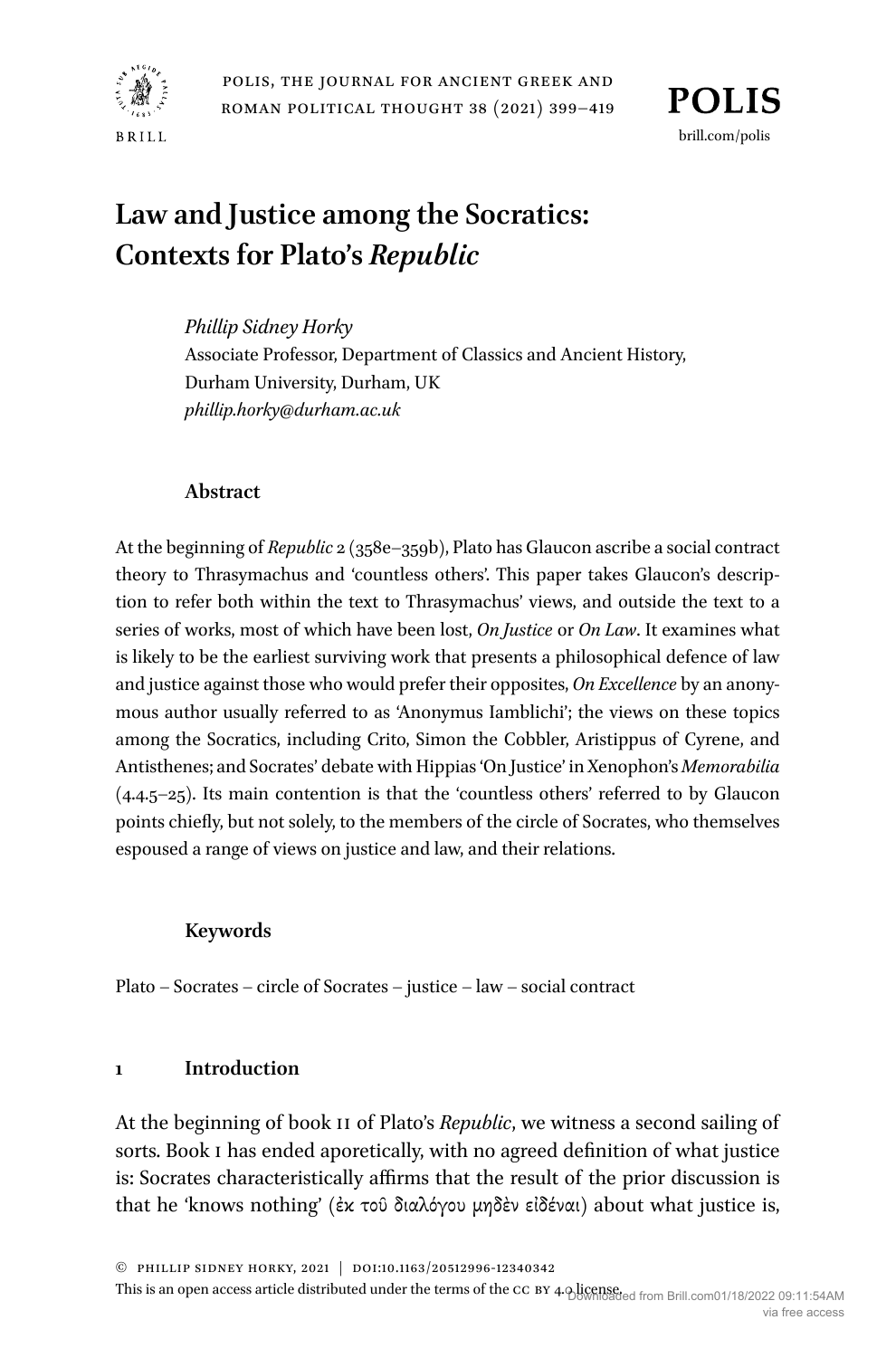or whether it is one of the virtues, or whether someone who is just is consequently happy or not (*Resp*. 354b–c). In the light of Thrasymachus' refusal to continue the discussion and Socrates' aporia, things seem bleak for today's discussion of the definition of justice, until Plato's brother Glaucon, 'never one to give up the fight' (ἀεί τε ἀνδρειότατος),<sup>1</sup> chastises Thrasymachus for giving into Socrates' 'snake-charming' and demands a new start: he says, 'what I'm anxious to hear about is what each of them [sc. justice and injustice] is, and what effect each has the capacity to produce, in and by itself, when it's present in the soul' (*Resp*. 358b). In order to advance upon this goal, Glaucon takes on the role of dialectical sparring partner, renewing Thrasymachus' praise of the unjust life – not because he believes this, but because he considers this approach fundamental to arriving at a definition of justice, and ultimately to providing an 'encomium' of justice 'for what it is' (*Resp*. 358d). It is at this point of the dialogue that Plato has his brother present an account of the nature and origins of justice, according to what Thrasymachus and 'countless others' (οἱ μυρίοι ἄλλοι) say about it:

So now you're going to hear about the first subject I said I'd discuss, the nature and origins of justice. What they [sc. Thrasymachus and the countless others<sup>[2</sup> say is that doing injustice is naturally a good thing and being a victim of it a bad thing, but that the badness of having it done to one outweighs the goodness of doing it; so that whenever people treat each other unjustly and get a taste of what it's like both to do it and to have it done to them, those who aren't able to choose the one while avoiding the other decide that they'll gain by making a contract – to ban the doing of injustice, and so being the victim of it as well. It's from there, so the story goes, that they start establishing laws, as contracts with each other, calling what is prescribed by the law "lawful" and "just"; and that, they [sc. the countless others] say, is the origin and the essence of justice – something

<sup>1</sup> Translations of Plato's *Republic* are by, or after, C. Rowe, *Plato: The Republic* (New York: Penguin, 2012).

<sup>2</sup> To be sure, there is no evidence that Thrasymachus would accept the social contract solution advanced here. Indeed, at 367a, Thrasymachus' thesis is also associated with an unnamed 'someone else' (ἄλλος). However, the identity of the 'countless others' remains a question of concern. Is Plato referring generally to everyone (cf. τοῖς πολλοῖς at 358a), or to a smaller subgroup of pro-democratic thinkers (which could also be implied by τοῖς πολλοῖς)? How much of this is tongue-in-cheek banter with friends and competitors within the Socratic circle? My argument does not exclude the possibility that Plato is referring generally to a widespread view, but rather it proceeds on the principle that being a Socratic need not exclude being pro-democratic, or espousing views that could be associated with more widespread opinions about justice.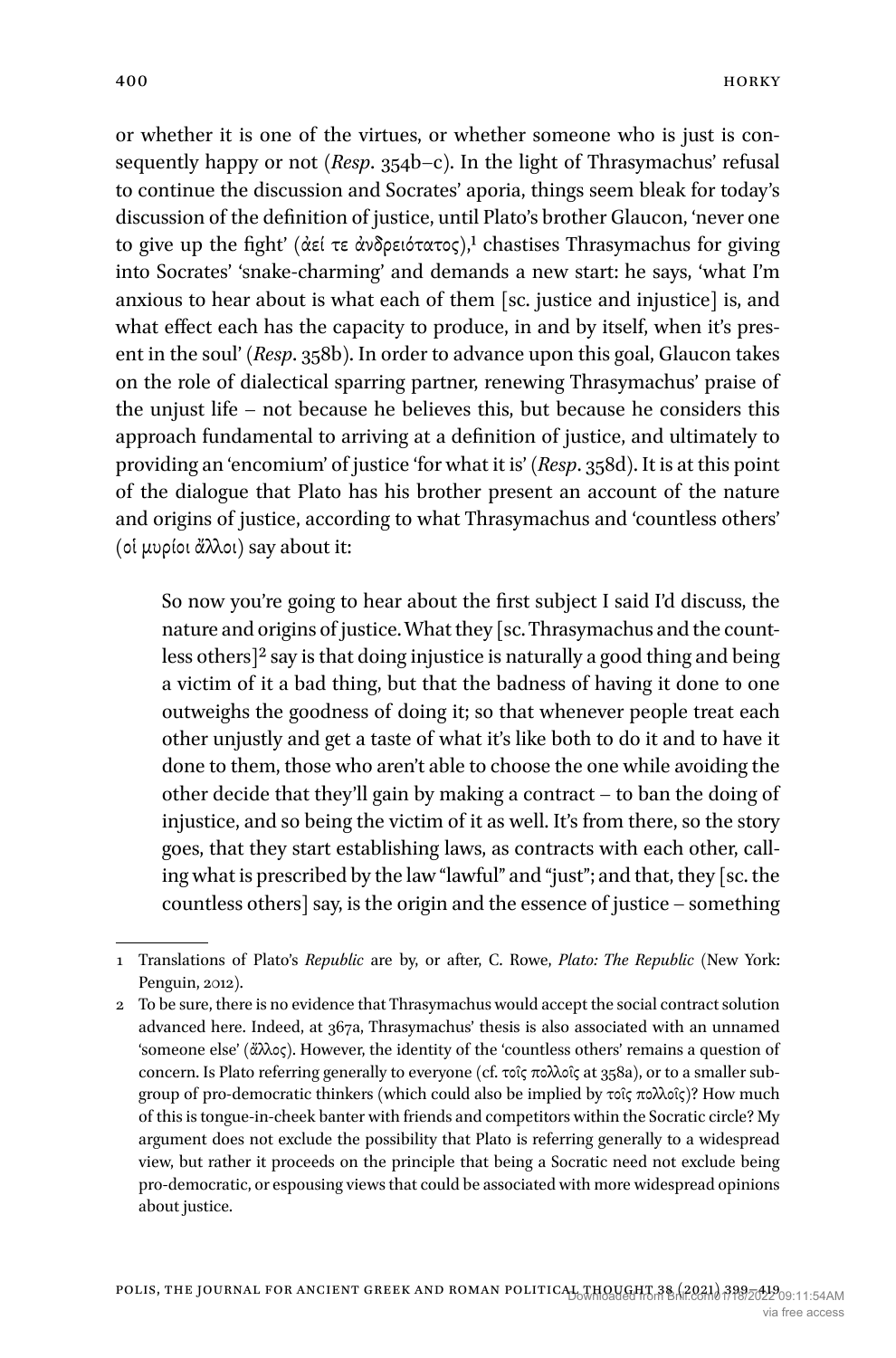in between what's best for us, acting unjustly and getting away with it, and what's worst of all, being the victim of injustice and being powerless to get one's own back. Being in the middle like this, between the two things, what's "just" is something a person is content to live with, not because it's good, but because it makes up for one's lack of strength to do injustice; anyone who can do it, they say, and is truly a man, wouldn't ever make this contract, "not to do or to be the victim of injustice," with anybody at all – he'd be crazy to do any such thing. So this, Socrates, or something like it, is the nature of justice, as the theory goes, and this is the sort of origin it has.

*Resp*. 2.358e2–359b7

Now this passage is justly famous for presenting what is sometimes taken to be one of the first, if not the first, social contract theory in the Ancient Greek world. The passages offers up an aetiology and an archaeology of justice, positing its 'nature' (φύσις) and 'natural origin' (ἐξ ὧν πέφυκε): its nature is intermediary (μεταξὺ; ἐν μέσῳ)<sup>3</sup> between what's best and what's worst for us, and its natural origin arises from the cycle of committing and receiving injustices, which progressively leads to the establishment of 'laws as contracts' (νόμους τίθεσθαι καὶ συνθήκας), to curb injustices, and to the nomination of 'what is prescribed by the law' (τὸ ὑπὸ τοῦ νόμου ἐπίταγμα) as 'lawful and just' (νόμιμόν τε καὶ δίκαιον). Hence, the conclusion of this generative process is the final association of law with justice, a crucial association that makes possible the grounding of the legal processes in society in the justice guaranteed by nature.

Because Glaucon offers this position up dialectically, it functions here effectively as what Aristotle would call an *endoxon*, a reputable opinion that can be advanced in order to pursue the question under investigation; hence, for the purposes of Plato's dialogue, it plays an important role in resetting the debate concerning the identity of justice by providing a springboard to further possibilities to be discussed at least until the 4th book, and then again in the final books, of the *Republic*. There is, however, another aspect that this passage presents, which helps us to think about the origins of Plato's own dialogue Πολιτεία ἤ *περὶ δικαίου*, as the title is passed down in some manuscripts, and as it was known to the editor and arranger of Plato's works, Thrasyllus.4 For, by

<sup>3</sup> J. Annas, *Virtue and Law in Plato and Beyond* (Oxford: Oxford University Press), p. 11, refers to it as a 'compromise'.

<sup>4</sup> Technically, the work was known to Thrasyllus as πολιτεία ἢ περὶ δικαίου, πολιτικός, but the eponym πολιτικός need not indicate what Thrasyllus himself thought it was entitled. Generally, on the various attested titles of the work we know to be Plato's *Republic*, see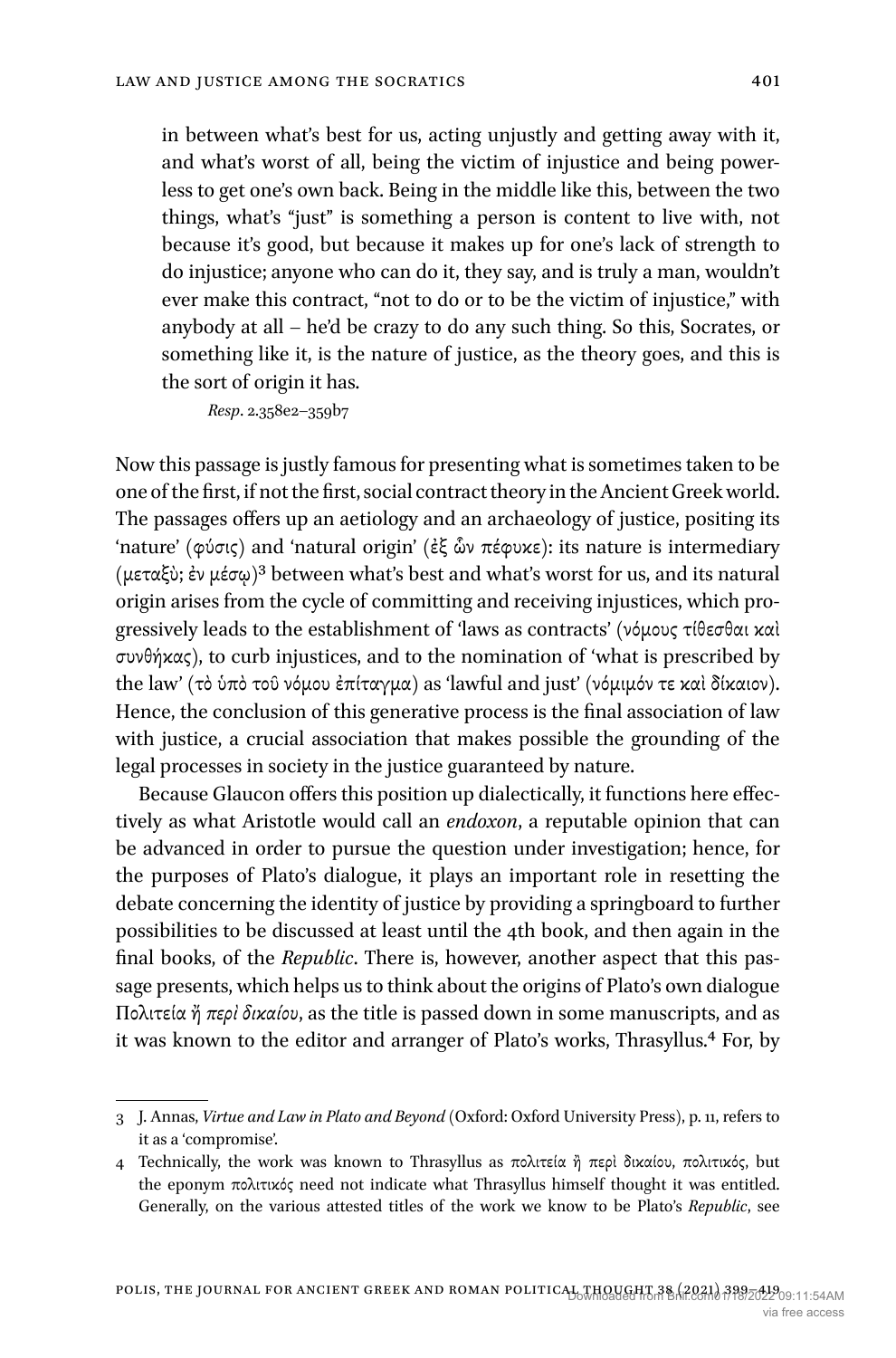pointing beyond the current discussion with Thrasymachus and outside the text to what the 'countless others' (οἱ μυρίοι ἄλλοι) say about justice, its definition and its origins, Glaucon raises the possibility for historians of philosophy that there were works devoted specifically to the topic Περὶ δικαίου, and which offered some room for debate about justice, what it is, and whether it is better to adhere to justice or injustice.

This paper will take its impetus from Glaucon's description of the views of 'countless others' and seek to develop an account of works, or discrete sections of works, we know to have been composed *On Justice* (Περὶ δικαίου), *On Law* (Περὶ νομοῦ), and *On Law and Justice* (Περὶ νομοῦ καὶ δικαίου). The goal here is to identify some common traits shared by texts or sections of works that ascribe to account for these topics in a philosophical way, and which might perhaps point to the existence of a genre of works *On Justice*, *On Law*, and *On Law and Justice*. This study will be confined to a 50-year period, from the end of the 5th century BCE, from what is likely to be the earliest surviving work that presents a philosophical defence of law and justice against those who would prefer their opposites, *On Excellence* (Περὶ ἀρετῆς) by an anonymous author usually referred to as 'Anonymus Iamblichi', to the middle of the 4th century BCE, when we can, with some plausibility, assign a *terminus ante quem* for Xenophon's *Memorabilia*. Along the way this paper will discuss the treatment of law and justice from what little we can extract of the Socratics Crito, Simon the Cobbler, Aristippus of Cyrene, and Antisthenes, whose compositional period spans the last decade of the 5th century BCE until the middle of the 4th century BCE. In seeking to develop a sufficient context for the production of more well-known dialogues and treatises in Plato's Academy and Aristotle's Lyceum, and because other contributions to this special issue of *Polis* discuss the writings especially of Plato on these topics, this paper will only mention these works by the way.5

#### **2 Anonymus Iamblichi (ca. 400 BCE)**

The earliest surviving extended philosophical theorization of law and justice is likely to be a fragmentary text that has come down to us under the name

H. Tarrant, 'Plato's Republics', *PLATO: The electronic Journal of the International Plato Society* 12 (2012).

<sup>5</sup> It is worth noting that much work remains to be done, for example, to unpack the relationship of the pseudo-Platonic *Minos* (subtitled Περὶ νομοῦ) with Socratic accounts of law, and to identify the theories of justice exhibited in Aristotle's fragmentary work Περὶ δικαιοσύνης.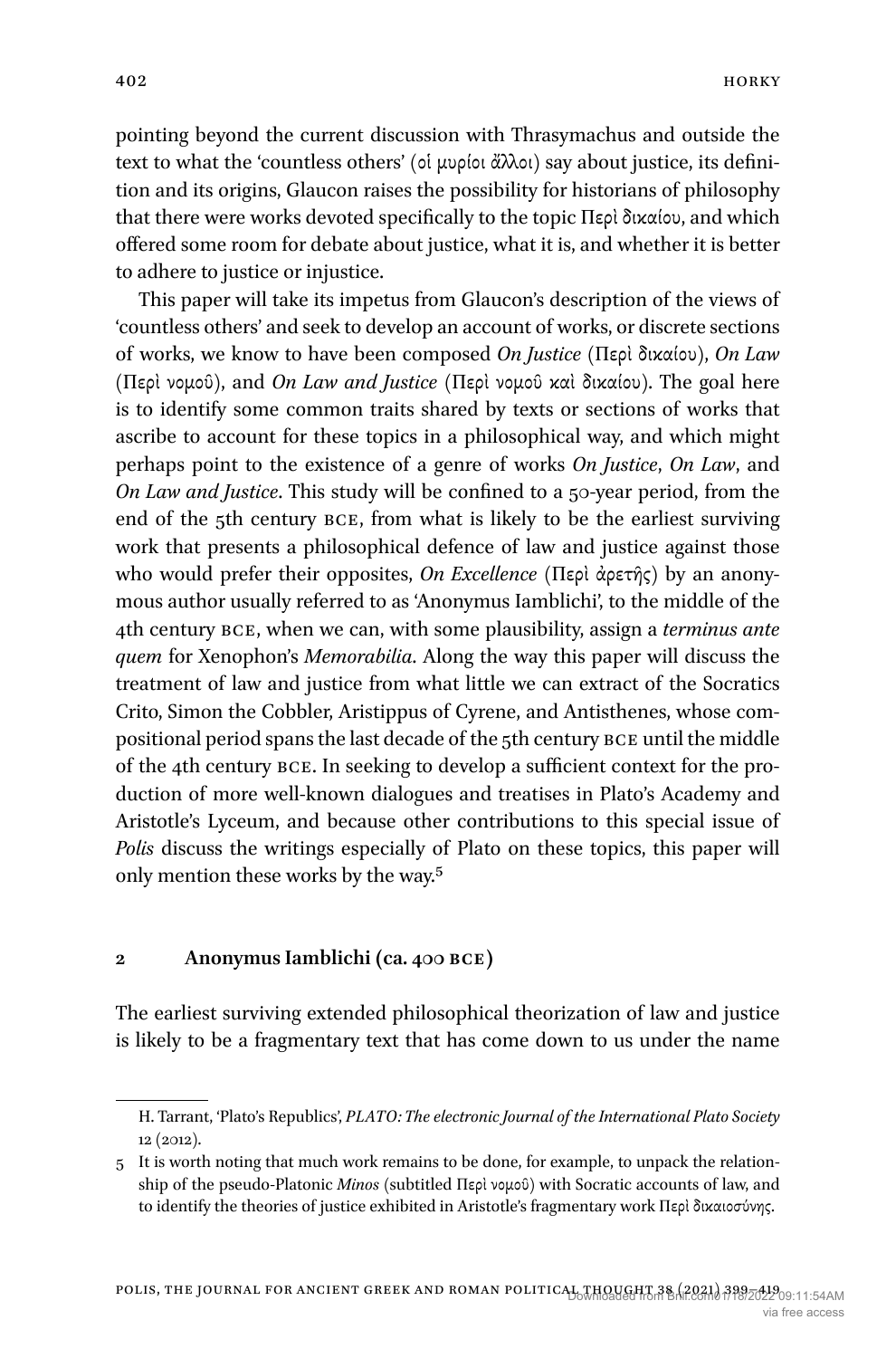Anonymus Iamblichi (or, the "anonymous author/text from Iamblichus"). For reasons that have been developed elsewhere, I believe the work to have been originally titled *On Excellence* (Περὶ ἀρετῆς), although other titles are possible, including *On Law and Justice* (Περὶ νομοῦ καὶ δικαίου), since a topic that is treated extensively in Fragments 6–8 of the work.<sup>6</sup> Most scholars agree that this text was written around the end of the 5th century or beginning of the 4th century BCE, and authorship is sadly unknown.7 Scholarship has tended to focus on the connections between the thought of Anonymus Iamblichi and the Sophists, especially Protagoras of Abdera;<sup>8</sup> and more recent attempts to track this treatise's influences and intellectual interlocutors has pointed to Democritus of Abdera.<sup>9</sup> This paper, however, will seek to place this text within the Socratic milieu, a project that has almost never been undertaken in the scholarship. For, as we will see, *On Excellence* shows many points of connection with Glaucon's brief summary in *Republic*II of what the 'countless others' (οἱ μυρίοι ἄλλοι) think about the social contract and the origins and essence of law and justice (as against what Thrasymachus has proposed).<sup>10</sup>

A general summary the argumentative progression to the topic of law and justice helps to situate the content. Fragments 1 and 2 of Anonymus Iamblichi's *On Excellence* present a nuanced argument in favour of hard work (φιλόπονος) and practice (ἄσκησις) in order to achieve 'the whole of excellence' (ἀρετή … σύμπασα), which is arguably underpinned by its three parts (μέρος τι αὐτῆς): wisdom (σοφία), courage (ἀνδρεία), and eloquence (εὐγλωσσία).11 If one works hard at achieving excellence, whether as a whole or in its parts, she will eventually obtain a good reputation, which in turn engenders, and is further engendered by, trust, and which acts as a preventative to envy, the root of all interpersonal

11 For a more comprehensive analysis of Fragments 1 and 2, including the problem of the 'parts' of ἀρετή in Anonymus Iamblichi, see Horky, 'Anonymus Iamblichi', pp. 270–75.

<sup>6</sup> P.S. Horky, 'Anonymus Iamblichi, *On Excellence* (*Peri Aretēs*): A Lost Defense of Democracy', in D. Wolfsdorf (ed.), *Early Greek Ethics* (Oxford: Oxford University Press, 2020), pp. 262–92, at pp. 270–73.

<sup>7</sup> For a recent analysis of the question of authorship and the title, see Horky, 'Anonymus Iamblichi', pp. 262–63. Specifically on the title, though, it is worth mentioning here that the topics of law and justice are only treated in Fragments 3 (very briefly), 6, and 8.

<sup>8</sup> Cf. M. Bonazzi, *The Sophists*, (Cambridge: Cambridge University Press, 2020), p. 3; A. Ciriaci, *L'Anonimo di Giamblico: Saggio critico e analisi dei frammenti* (Naples: Bibliopolis, 2011), p. 196; D. Musti and M. Mari, *Anonimo di Giamblico, La pace e il benessere: Idee sull' economia, la società, la morale* (Milan: Biblioteca Universale Rizzoli 2003), pp. 101–3.

<sup>9</sup> Horky, 'Anonymus Iamblichi', pp. 272–77.

<sup>10</sup> For a nuanced account of the relationship between Plato and Thrasymachus, see D. El Murr, 'Platon contre (et avec) Thrasymaque', in B. Collette-Dučić, M.-A. Gavray, J.-M. Narbonne (eds), *L'Esprit critique dans l'Antiquité*, Vol. I. Critique et licence dans la Grèce antique (Paris: Les Belles Lettres, 2019), pp. 343–64.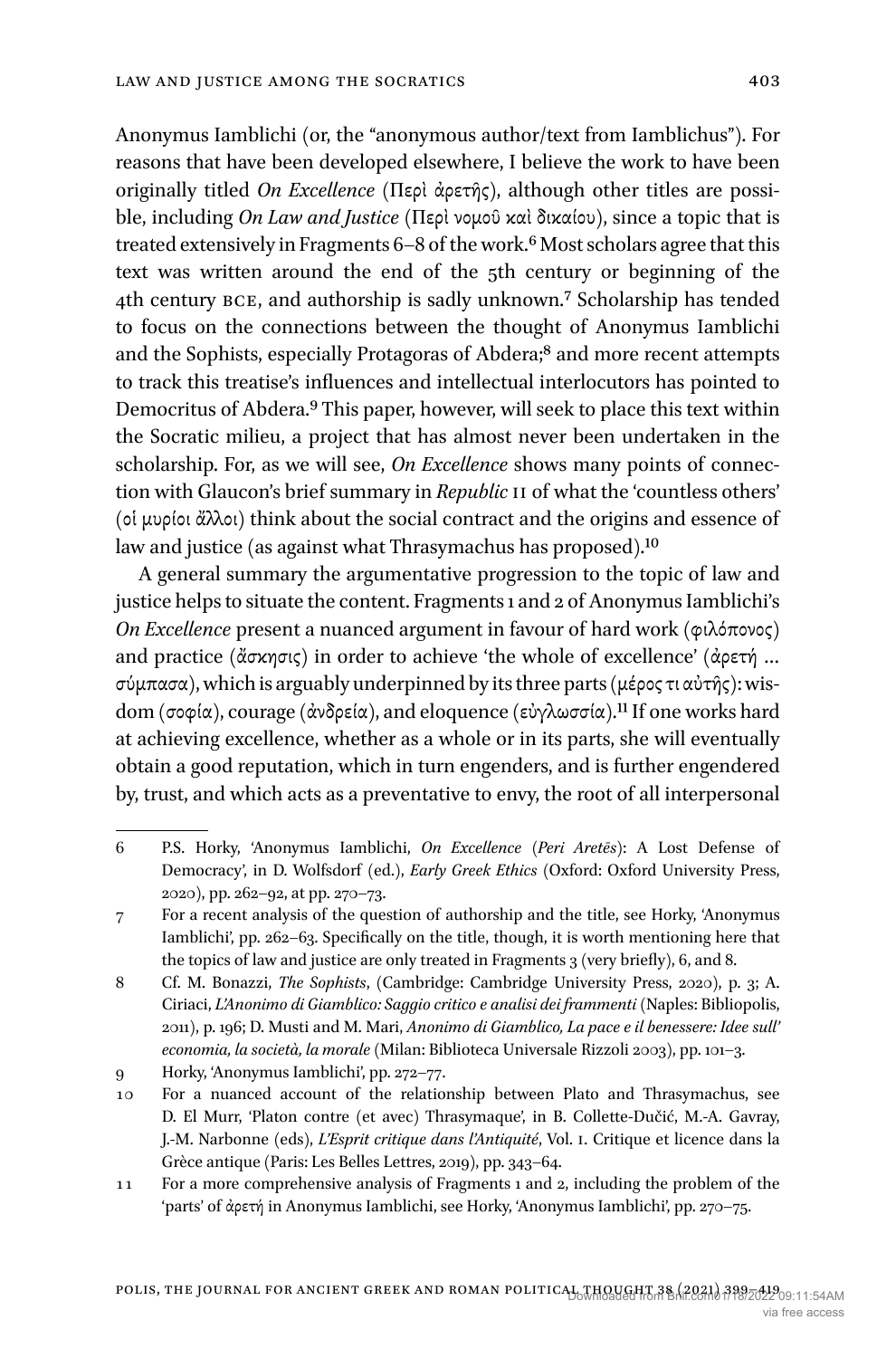and social discord. Hard work and practice are crucial to achieving trust, and there are no short cuts to a truly good reputation. In Fragment 3, Anonymus Iamblichi considers the situation that occurs once someone has successfully attained excellence and its parts: once these have been brought to perfection, this person 'should employ it for good and lawful [ends] (εἰς ἀγαθὰ καὶ νόμιμα καταχρῆσθαι δεῖ)', since the opposite is 'basest of all (πάντων κάκιστον)'. Hence, Fragment 3 sees the introduction of the notion of what is of 'lawful' (νόμιμα) to the text's exhortation to attain excellence (ἀρετή) and its sundry parts. In order to achieve these good and lawful ends, so the author argues, the practitioner of excellence would need to be 'the one who is beneficial  $(\omega \varphi \in \lambda \cup \alpha)$  to as many people as possible', a clear indication that Anonymus Iamblichi ascribes to a sort of euergetism – not the sort of monetary euergetism, which sounds nice but will perpetuate cycles of debt, but rather something else:

In sum, how could someone be a beneficiary of humans – not by distributing money, but in some other way – and do these things not with baseness, but with excellence? This will be so in the following way: if he acts in support of laws and justice. For this is what establishes and binds together cities and human beings.

```
DK 89 = 98.5 - 12 PISTELLI<sup>12</sup>
```
At this point of the argument, Anonymus Iamblichi would appear to accept the sort of commonplace assumption mentioned by Glaucon in *Republic* II, namely, that there is a strong relationship between laws and justice in stable human societies, and that these combined are, in Anonymus Iamblichi's words, 'what establishes and binds together cities and human beings' (τάς τε πόλεις καὶ τοὺς ἀνθρώπους τὸ συνοικίζον καὶ τὸ συνέχον εἶναι). Indeed, it is worth noting here that, among Athenian orators of the late 5th century BCE and onwards, law and justice were intrinsically linked. Based on analysis of several passages of Antiphon, Isaeus, Lysias, Aeschines, and Demosthenes, Mirko Canevaro has followed Edward Harris in arguing that, in democratic Athens, 'the discourses … of law and justice are one and the same'.13 The passages

<sup>12</sup> References to Anonymus in this paper combine specification of section(s) in Diels-Kranz (DK89) with page and line numbers from H. Pistelli, *Iamblichi Protrepticus. Ad fidem codicis florentini* (Leipzig: Teubner, 1888), which allow for more precision. Translation of Anonymus Iamblichi's text is from Horky, 'Anonymus Iamblichi', (but in consideration of alternative readings proposed in A. Laks and G. Most, *Early Greek Philosophy*, (Cambridge, MA: Harvard University Press, 2016)).

<sup>13</sup> M. Canevaro, 'Law and Justice', in G. Martin (ed.), *The Oxford Handbook of Demosthenes* (Oxford: Oxford University Press), pp. 73–85, at p. 74: 'In fact, far from being a standard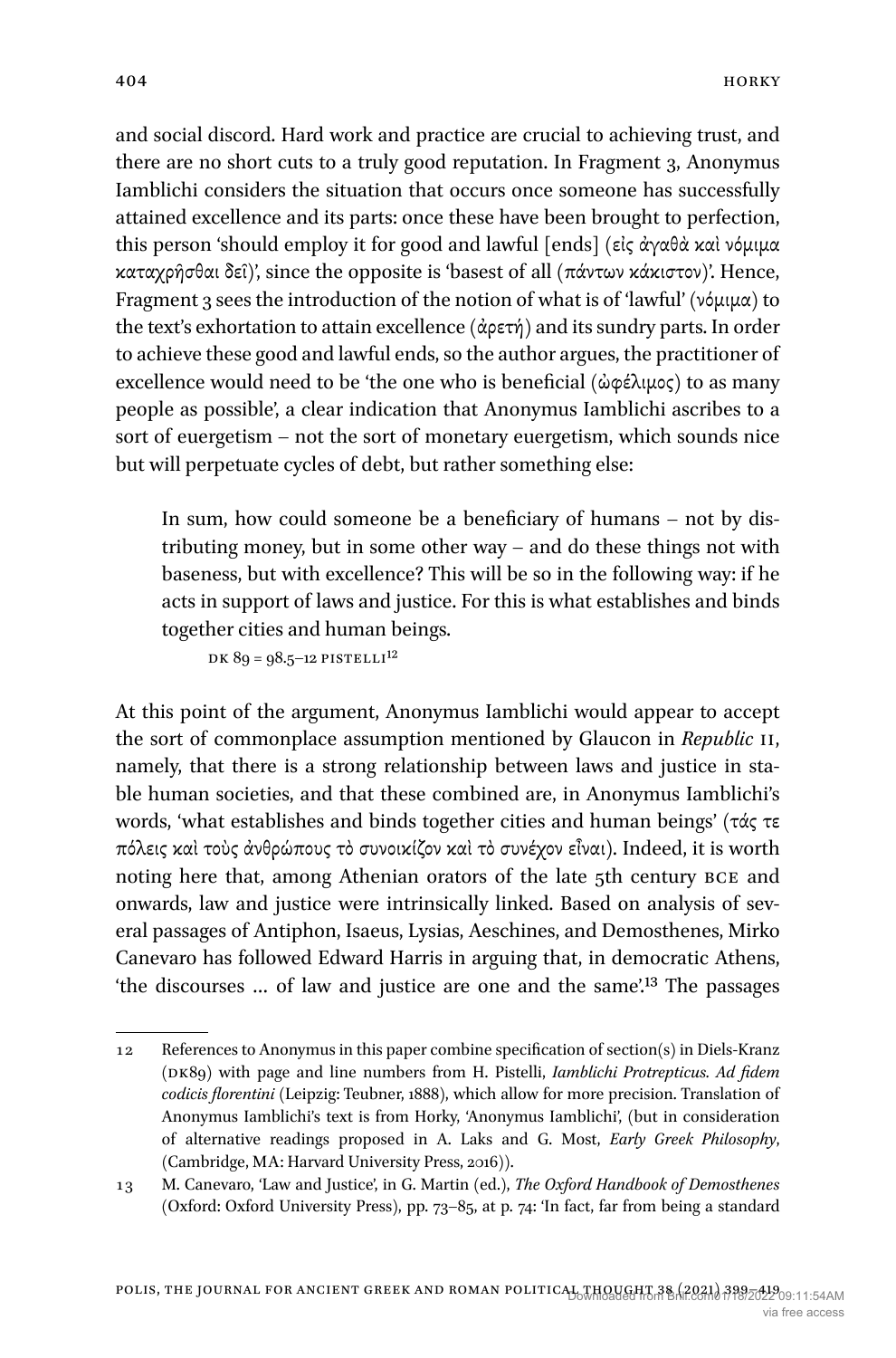mentioned by Canevaro and Harris appear to be programmatic and are relatively indistinct:14 they demonstrate that correlative appeals to law and justice are rhetorically effective within the confines of the Athenian court in the 5th and 4th centuries BCE, and this success would appear to be a function of Athenian democratic practices, such as the Oath of the Archons, which, according to the author of the Aristotelian *Constitution of the Athenians* (55.5), required newly selected archons to 'swear that they will exercise their office justly and in accordance with the laws' (ὁμνύουσιν δικαίως ἄρξειν καὶ κατὰ τοὺς νόμους). Still, these instances of appeal to law and justice in the same breath, many though they are among the orators, are a far cry from the elaborate and directed defence of law and justice found in Anonymus Iamblichi, which is part and parcel of a broader philosophical discussion of and exhortation to public excellence (ἀρετή) we find in Anonymus Iamblichi, whose ideas share not only with the theories coming out of Abdera in the late 5th century BCE (Protagoras and Democritus), but also with a native Athenian morality that traces back to Solon.15

For the moment, Anonymus Iamblichi leaves aside this issue and moves forward in Fragments 4 and 5 to discuss the disastrous psychological effects that attend excessive desire for things, including the continuation of one's own life, money, and political contests, in contrast to the eternal immortality that is conferred upon those who achieve renown properly, with excellence.16 Instead of aiming for greed, so Anonymus Iamblichi argues in Fragment 6, one should strive to obey and defend the laws, and live as just a life as possible:

One should not aspire to greed (οὐκ ἐπὶ πλεονεξίαν ὁρμᾶν δεῖ), nor believe that power (κράτος) is an excellence (ἀρετή) founded upon greed, whereas obedience to the laws (τῶν νόμων ὑπακούειν) is cowardice; for this very

of judgement alternative to the laws, justice is always mentioned by the orators virtually as a synonym of lawfulness. A good example is [Demosthenes] 43.52, where the speaker states: "This is what the law states, and this is what is just" (also e.g. 43.34, 60, 84; 46.18; (Arist. *Ath. Pol*. 55.5)). Accordingly, the discourses of law and of justice in the orators are one and the same.' Also see E.M. Harris, *The Rule of Law in Action in Democratic Athens* (Oxford: Oxford University Press, 2013), pp. 111–14, who lists evidence from Aeschines (3.199–200), Antiphon (5.85), Isaeus (2.47, 4.31, 6.65, 8.46, 9.35, 11.18, 11.35), and Lysias (9.19, 14.22, 14.42, 14.47).

<sup>14</sup> With one exception: Demosthenes, *Oration* 25: *Against Aristogeiton* 1.15–17 (326/5 BCE).

<sup>15</sup> On Protagoras and Democritus in relation to Anonymus Iamblichi, see Horky, 'Anonymus Iamblichi', pp. 272–76. Cf. Solon Fr. 15 West: 'many base men are wealthy, and many good men poor; / but we will not trade their wealth for excellence (ἀρετή), since this is always secure, / while one man holds his money, now another.'

<sup>16</sup> Again, see my more comprehensive discussion at Horky, 'Anonymus Iamblichi', pp. 279–81.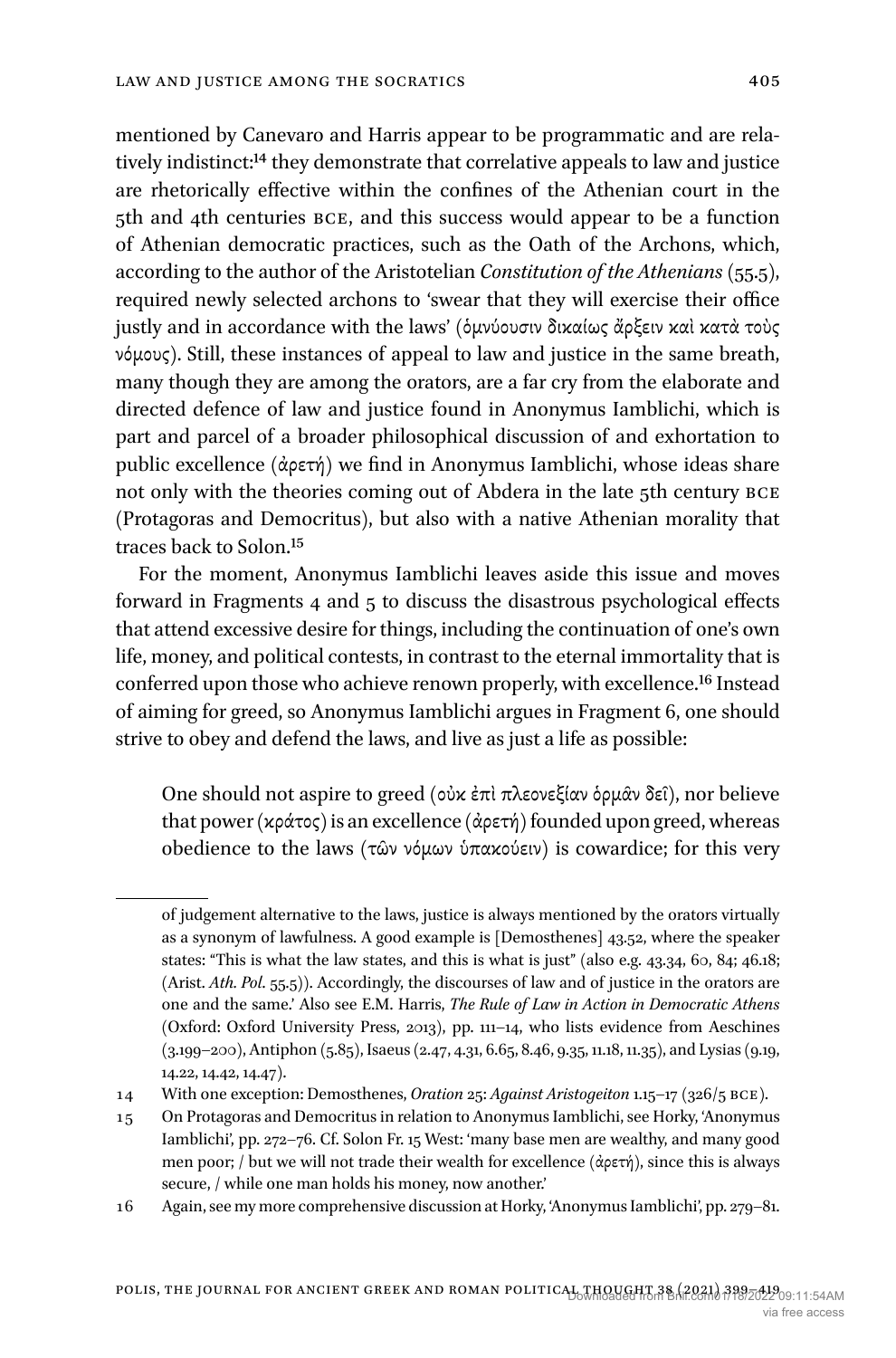notion is the most ignoble (πονηροτάτη), and everything opposed to what is good arises out of it, viz. baseness and harm. For if humans have been born naturally (ἐφύσαν) incapable of surviving alone (ἀδύνατοι καθ' ἕνα ζῆν), formed associations with one another under the compulsion of necessity (συνῆλθον δὲ πρὸς ἀλλήλους τῇ ἀναγκῇ εἴκοντες), and discovered all the means of survival and mechanisms (πᾶσα δὲ ἡ ζωὴ αὐτοῖς εὕρηται καὶ τὰ τεχνήματα) for achieving it; and if it was not possible to exist with one another and to pass their lives in a state of lack of respect of law (ἀνομίᾳ) (for their losses would be greater in this state than if they were to be alone) – by reason of these necessities, then, law and justice rule over human beings (τὸν τε νόμον καὶ τὸ δίκαιον ἐμβασιλεύειν τοῖς ἀνθρώποις) and can in no way be displaced. For these [sc. law and justice] are strongly bound (ἐνδεδέσθαι) in [us] by nature (φύσει). Indeed, if someone were to be born in possession of such a nature as this, invulnerable in his flesh (ἄτρωτος τὸν χρῶτα), immune to disease and affections (ἄνοσός τε καὶ ἀπαθής), of supernatural ability (ὑπερφυής), adamantine (ἀδαμάντινος) in body and life, one might suppose that power founded upon greed would suffice for someone of this sort (for someone like this would have the capacity of going unpunished if he were to refuse to submit to the law); and yet his supposition would be incorrect. For even if there could be someone like this, which could never happen, it would only be by allying himself with the laws and justice, fortifying them, and making use of his strength for their sake, and for the sake of what supports them, that someone like this could ensure his safety; otherwise, he would not last. For all humans would resolve to stand opposed to someone of this nature because of their respect for law (εὐνομία), and the multitude (τὸ πλῆθος) would prevail over and overcome a man of this sort, either through skill or might (τέχνῃ ἢ δυνάμει). Accordingly, it is evident that true power (αὐτὸ τὸ κράτος), which is power properly understood, is preserved by law and justice.  $(89 = 100.5 - 101.6)$ 

Here, Anonymus Iamblichi further develops his natural social contract theory by describing it in evolutionary terms.17 He argues that, if humans were born

<sup>17</sup> It is interesting to compare this passage with what is associated with the 'countless others' in the *Republic*. There are important similarities, but the differences are equally striking: the 'countless others' focus on the gains and losses that most individuals incur in lawless or lawful states, whereas Anonymus Iamblichi is mostly concerned with broader social stability in states that are lawless or lawful, in the context of the pursuit of excellence. To be sure, the concerns over individual happiness and flourishing under various social conditions are explored in Fragments 4 and 5 of Anonymus Iamblichi's text.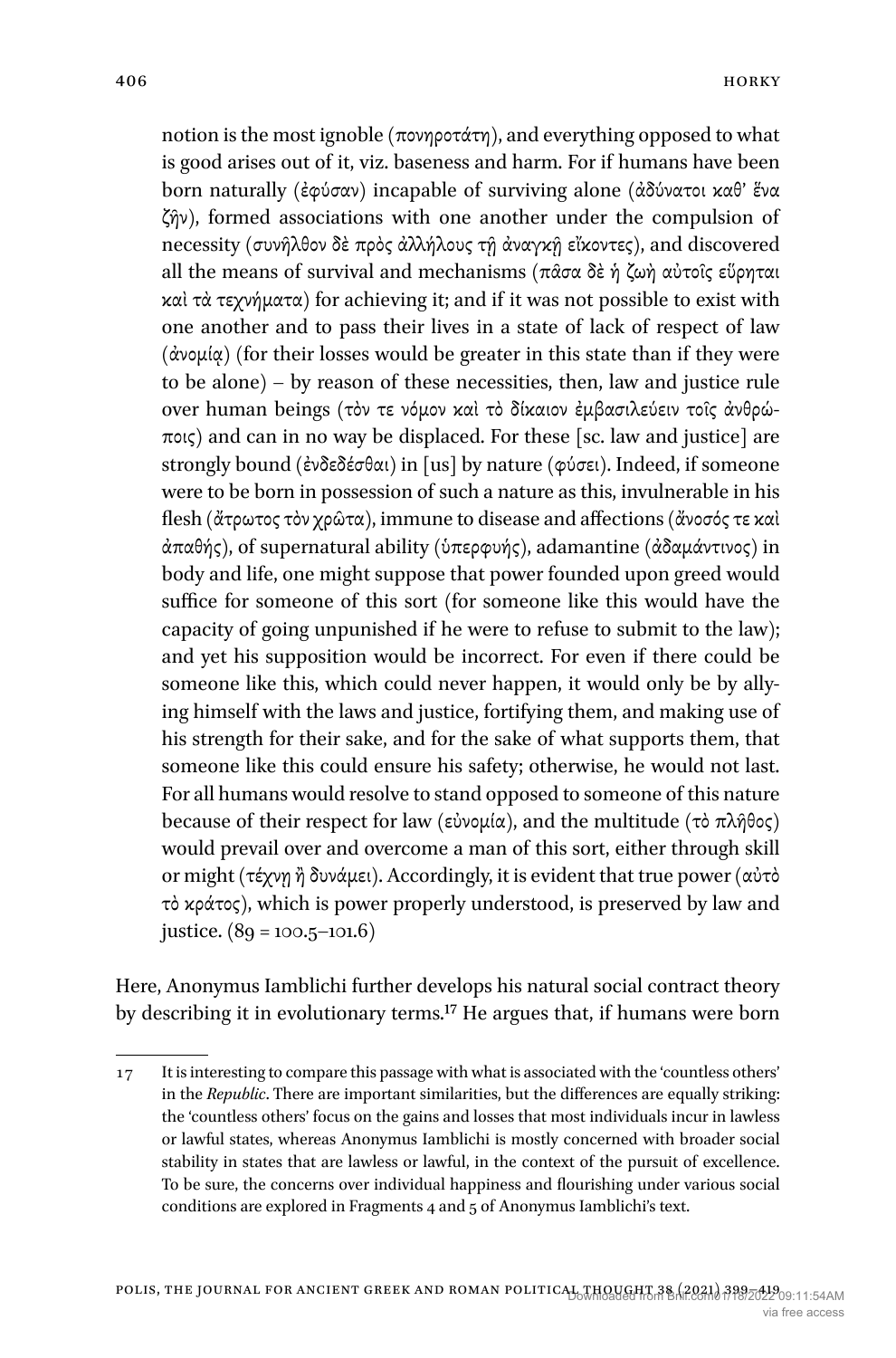without the capacity to survive or thrive (ζῆν) alone; and if therefrom necessity compelled them to form associations; and if therefrom they discovered the technical means to survive and overcome death; and if therefrom they became dissolute and couldn't find a way to get along, as they were in a lawless state (ἀνομίᾳ); it necessarily follows that law and justice would emerge and come to 'rule over' (ἐμβασιλεύειν) humans, since in these circumstances law and justice would be shown to be *naturally* bound to us (ἐνδεδέσθαι … φύσει). It is interesting to note the series of conditionals here: Anonymus Iamblichi would appear to be accepting these propositions as assumptions that cannot be proven; but by accepting them, he is able to arrive at a conclusion that suits his purposes rhetorically.18 Similarly, he says, if a rogue Superman were to arrive on the scene, he would be well advised to ally himself with law and justice; for the collective power and ingenuity of the many would eventually overpower any individual's strength of the life and body.

Fragment 7 and the first part of Fragment 8 elaborate a theory of personal and social psychology hinted at earlier in the work and embed it in a praise of the trust (πίστις) that functions as a mechanism for social cohesion.<sup>19</sup> The last half of Fragment 8 is worth mentioning, however, since it takes up once again the discussion of the Superman, who has now been identified as a tyrant:

And tyranny, an evil of so great a magnitude and character, is a result of nothing other than lack of respect for law (ἀνομία). Some people, who conjecture incorrectly, think that a tyrant comes to power from some other cause, and that humans deprived of their freedom are not themselves the causes of it, but [that they are deprived of their freedom] because they were forced by the tyrant once he has come to power. But their reasoning is incorrect; for whoever believes that a king or tyrant arises out of anything other than a lack of respect for law and greed is a fool. It is whenever all humans turn to baseness (κακία) that this happens; for it is impossible for humans to thrive (ζῆν) without laws and justice. So when these two things, law and justice, relinquish the multitude (ἐκ τοῦ πλήθους ἐκλίπῃ), at that very time the administration and supervision of

<sup>18</sup> One is reminded, of course, of Protagoras' speech in Plato's *Protagoras*. This raises the question of the relationship between Protagoras' own views on the social contract, Plato's presentation of them in the Protagoras, and Anonymus Iamblichi. As M. Bonazzi, 'Ethical and Political Thought in Antiphon's *Truth* and *Concord*', in D. Wolfsdorf (ed.), *Early Greek Ethics* (Oxford: Oxford University Press, 2020), pp. 149–68, at pp. 155–56 argues, such arguments in defence of the social contract guaranteed by laws were challenged by the sophist Antiphon.

<sup>19</sup> On trust in Anonymus Iamblichi, see Horky, 'Anonymus Iamblichi', pp. 284–86.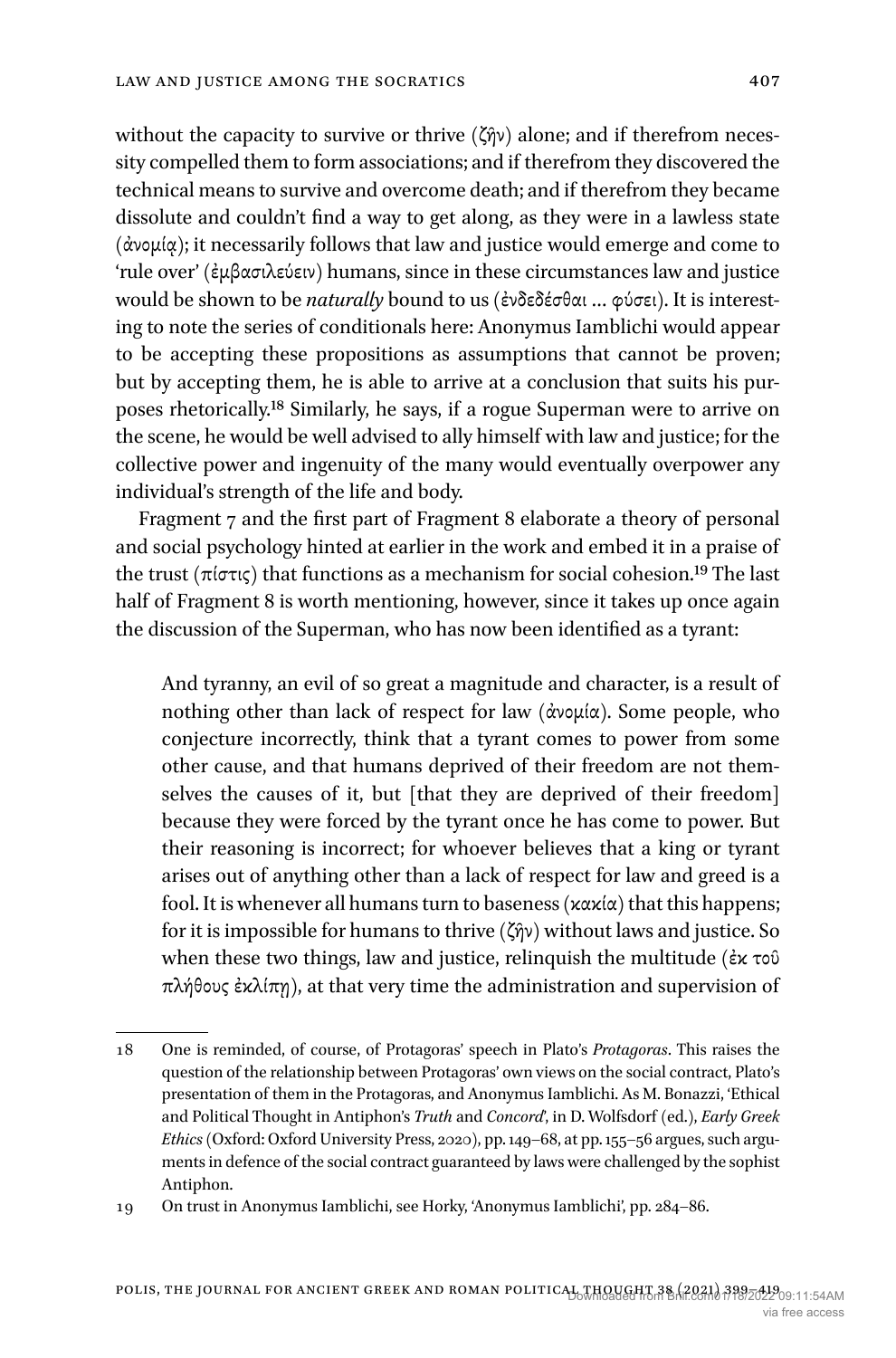these things bid a retreat to a single man. For how else could sovereignty devolve to a single man, unless the law, which is beneficial to the multitude, is banished (τοῦ νόμου ἐξωσθέντος)? (89 = 103.20–104.6)

According to Anonymus Iamblichi, those people who think that the tyrant rises up and seizes control of the polis under his own power are fools: it is the people's surrendering of their morality to 'baseness' (κακία), which occurs when law and justice take their leave from the multitude (ἐκ τοῦ πλήθους  $\epsilon$ κλίπη) and lawlessness (ἀνομία) pervades, that leads to the ascendancy of a tyrant.20 The process here is described like an ostracism, in which law and justice, which provide fundamental benefits to the people, are banished (ἐξωσθέντος)21 – presumably by the people themselves.

To conclude this part of the paper: when, in the reboot of the debate in *Republic* II, Glaucon speaks of the 'countless others' (οἱ μυρίοι ἄλλοι) who talk about justice and its origins in the social contract, whereby law and justice are identified as related, he is referring to people such as Anonymus Iamblichi, who, if we are to date his text to 400 BCE, provides the most complete natural social contract theory prior to Plato's works that survives in Greek literature. Indeed, his discussion of ἀρετή competes with the speech of Protagoras in Plato's work by the same name in terms of both creativity and argumentative energy, whilst paying even greater attention to its democratic audience, which might, with the right cues and catch words, be compelled to agree with him. Anonymus Iamblichi's defence of law and justice is robust, supported by imaginative thought experiments whilst remaining sensitive to the sorts of practical issues that faced the everyday Athenian. At this stage, I will turn to what I take to be the most probable milieu within which this treatise (or pamphlet) was produced: the Socratics. It will emerge that Socrates is the common link between such elaborate reconceptualizations of law, justice, and their relations, which makes it probable that when Glaucon refers to the 'countless others' (οἱ μυρίοι ἄλλοι) in addition to Thrasymachus, he would appear to be referring to *other Socratics*; and if this is right, it would compel us to wonder

<sup>20</sup> Baseness is discussed earlier in the work at Fragment 3, as the opposite of excellence (ἀρετή). See Horky, 'Anonymus Iamblichi', pp. 277–78. One is reminded of Solon's (Fr. 4 West) paradigmatic description of 'Lawlessness' (Δυσνομίη), which is ascendancy when the inhabitants of Athens allow themselves to become foolish and ruled by money, and when the 'mind of the people's leaders is unjust' (δήμου θ' ήγεμόνων ἄδικος νόος) (lines 7-8): 'Lawlessness proffers the greatest evils to the city' (κακὰ πλεῖστα πόλει Δυσνομίη παρέχει, line 31). Also relevant here is Solon's claim that it is due to their 'ignorance' (ἀϊδρίη) that the people become enslaved to a tyrant (Fr. 9 West).

<sup>21</sup> Compare with Soph. *OC* 1296 and 1330. Generally, on exile and ostracism in Athens, see S. Forsdyke, *Exile, Ostracism, and Democracy* (Princeton: Princeton University Press, 2006), pp. 90–204.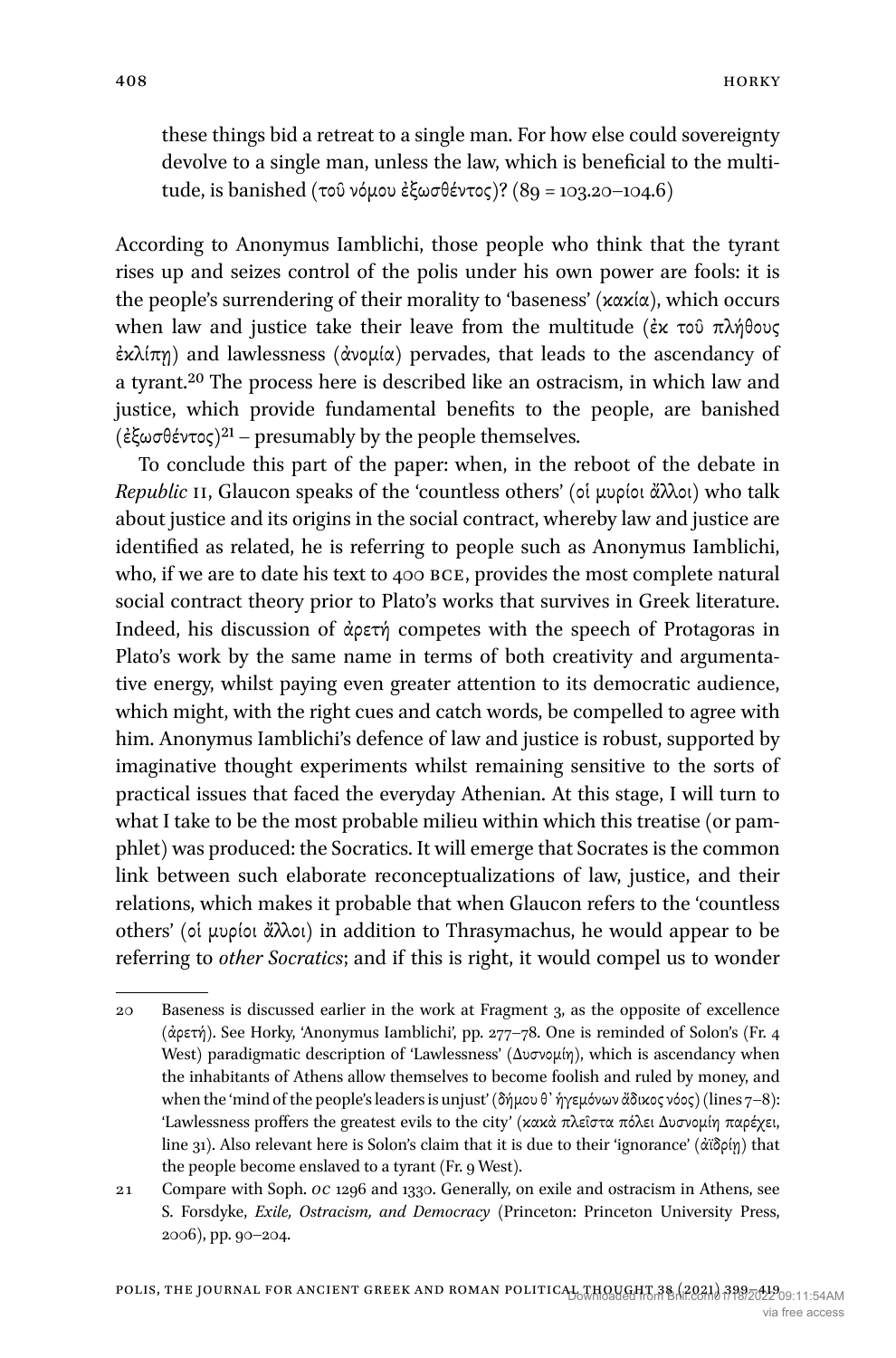whether Anonymus Iamblichi too is to be classed as a sort-of eclectic Socratic, who not only draws upon traditions of moral theory and civic ideology in Athens, but also imbues them with Abderite principles concerning personal education and human progress.

## **3 The Socratics Crito, Simon, Aristippus, Antisthenes, Xenophon (ca. 400–ca. 350 BCE)**

In the previous section we examined the wide-ranging defense of law and justice offered by a late 5th century BCE author, Anonymus Iamblichi, who showed us how a defense of law and justice could be rooted in the advancement of a natural social contract theory. This shows strong connections to the views advanced endoxically by Glaucon in *Republic* II, and suggests that there might have been a genre, or at least a topical discourse, devoted to studying law, justice, and their relations, prior to and contemporary with Plato's composition of the *Republic*. Now we will turn to those figures who might be implied as objects of Plato's criticism there, his fellow associates of Socrates, who, as we will see, advanced a range of positions on law, on justice, and on their relations.22 The absence of surviving evidence severely hinders our approach, however, as in some cases only hints at what certain members of Socrates' circle believed about these subjects remain. We will take those figures for whom any evidence survives at all and discuss them progressively, from least amount of surviving evidence to most. Hence, we will consider the Socratics Crito of Athens, Simon the Cobbler, Aristippus of Cyrene, Antisthenes of Athens, and Xenophon of Athens.

For two of these figures, Crito and Simon the Cobbler (fl. ca. 400–ca. 350 BCE?), the scant information we have concerning their views on law and justice come from Diogenes Laertius' lists of their works, all of which have been lost:

So, Crito wrote seventeen dialogues which come down in a single volume, and they are entitled: *On the Fact that People are not Good because of Learning* … *On Law* …

Diog. Laert. 2.121

<sup>22</sup> Generally, on the Socratics, see the introduction of George Boys-Stones' and Christopher Rowe's source book, *The Circle of Socrates: Readings in the First-Generation Socratics* (Indianapolis: Hackett), pp. vii–xiii, and F. Decleva Caizzi, 'Minor Socratics', in M.L. Gill and P. Pellegrin (eds.), *A Companion to Ancient Philosophy* (Malden, MA: Wiley, 2006).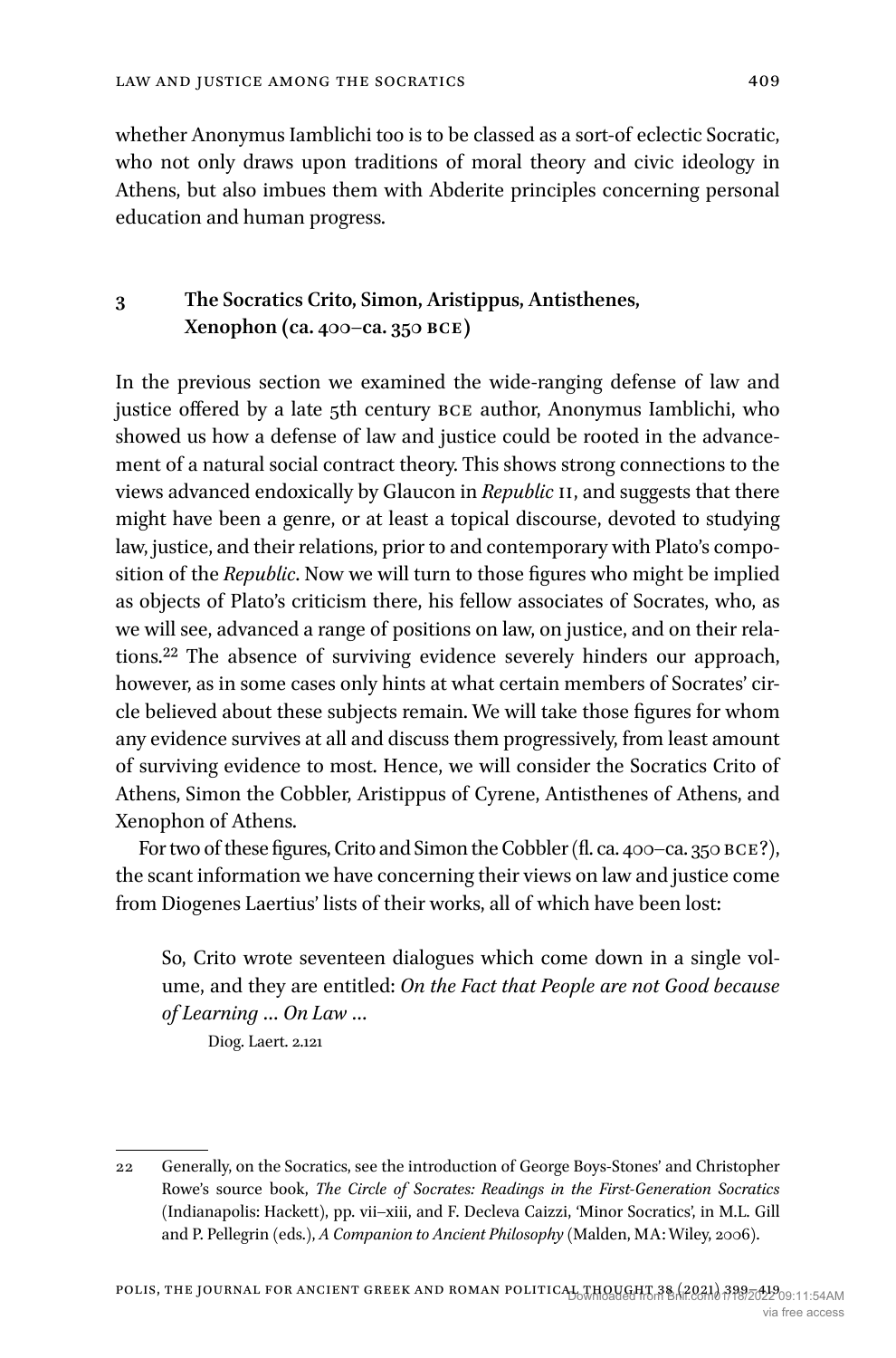That is why people call his dialogues 'leathern'. There are thirty-three dialogues which come down in a single volume … First and second books of *On Justice*, *On Virtue, That It Cannot be Taught* … *On Law* …

Diog. Laert. 2.122

While no positive content on their ideas about law and justice can be obtained, it is worth noting a few features: first, Crito allegedly wrote a dialogue *On Law*, the content of which might be speculatively assumed to relate in some way to Plato's dialogue *Crito*, which features several points of contact with what has been mentioned above in discussion of Anonymus Iamblichi: concern over the value of public reputation  $(44c-d; 47a-48a)$ ; the frivolity of clinging to one's life (47e); the relative justice of giving money (48c–d); the status of communal agreements, whether necessary or not (52d–e); and whether it's just or unjust to break the law (45a; 50b–54d). On Simon the Cobbler, we have even less evidence to work with, although Diogenes tells us that he wrote on several relevant subjects: two dialogues on the topic of justice, one dialogue on law, and a dialogue on the fact that virtue cannot be taught.<sup>23</sup> This latter position is of course one that could be taken up by various Socratics, and indeed we hear of a dialogue that Crito wrote entitled *On the Fact that People are not Good because of Learning*.24

For his own part, Aristippus of Cyrene (fl. ca. 410–ca. 350 BCE) would appear to have written treatises on various subjects related to our study: a work *On Virtue*, and a *Protrepticus*, which presumably was an exhortation to philosophy, like those of Antisthenes and Aristotle:25

According to Sotion in his second book and Panaetius, these are his [sc. Aristippus'] writings: … *On Virtue*, *Exhortation* [*to Philosophy*] … Diog. Laert. 2.85

<sup>23</sup> Sadly, the majority of evidence outside of this report of Diogenes concerning Simon's philosophical views comes from the so-called *Socratic Epistles*, which are a later construction (possibly 3rd century CE) that associates Simon with ideal Cynic behaviours. There, Simon criticizes extravagant living and praises temperance, but nothing survives of his views on law or justice. For an excellent discussion, see R.F. Hock, 'Simon the Shoemaker as an Ideal Cynic', *Greek, Roman, and Byzantine Studies* 17 (1976), pp. 41–53.

<sup>24</sup> Generally, see C. Rowe, 'The Teachability of *Aretē* among the Socratics', in D. Wolfsdorf (ed.), *Early Greek Ethics* (Oxford: Oxford University Press, 2020), pp. 629–47, who discusses the views on the teachability of ἀρετή by Euclides, Antisthenes, Xenophon, Aeschines, and Plato.

<sup>25</sup> These works only survive in fragments, but the *Protreptici* of Clement of Alexandria and Iamblichus are extant. I discuss Antisthenes' *Protrepticus* below.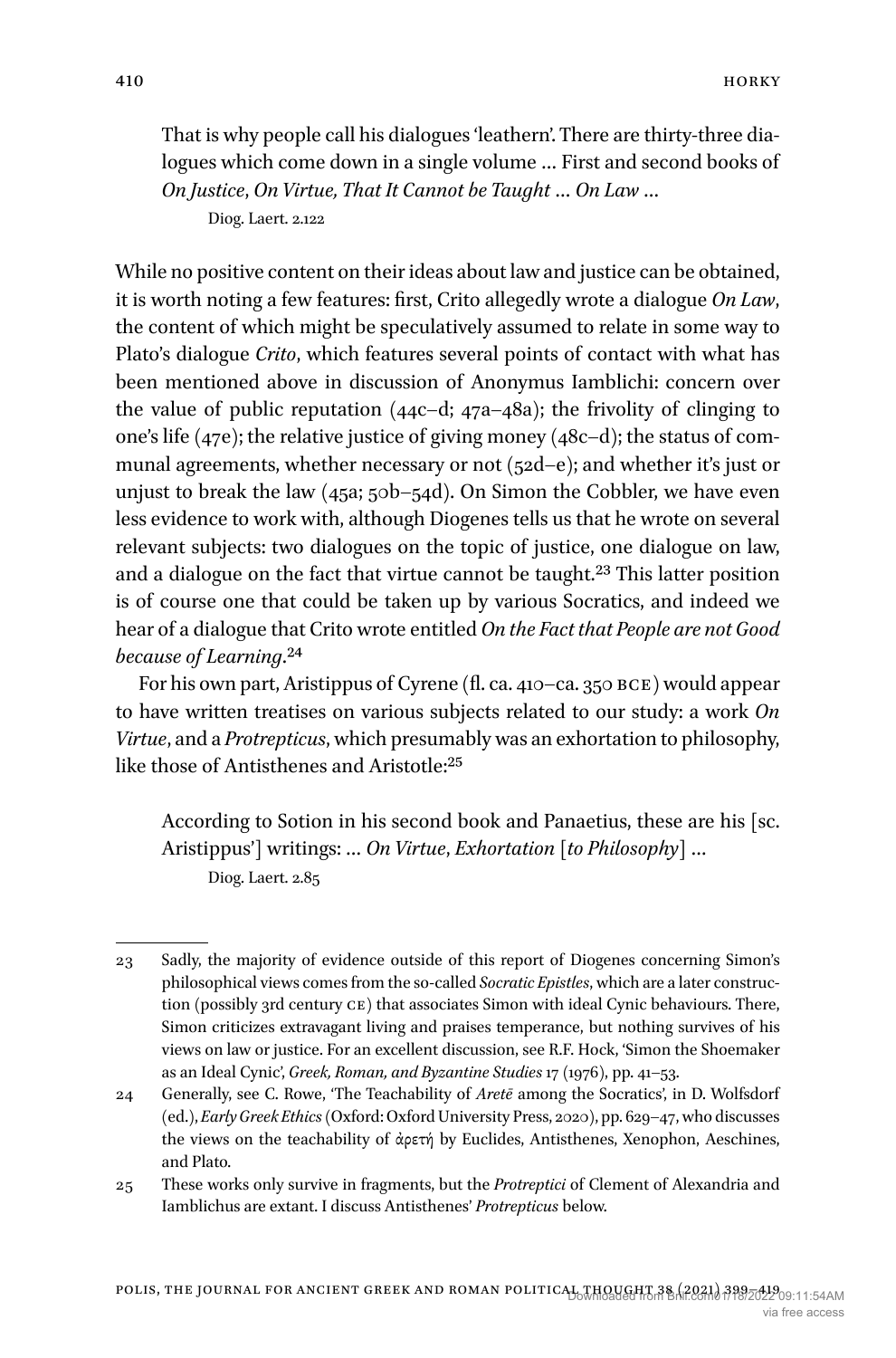Aristippus, a philosopher from Cyrene, said that kingship was as different from tyranny as law from lawlessness and freedom from slavery. Stob., *Ecl.* 4.8.18

Asked once what advantage philosophers have, he [sc. Aristippus] said, 'If all the laws are taken away, we shall go on living in a similar way'. Diog. Laert. 2.68

We learn from this meagre evidence two things: that Aristippus saw law as opposed to lawlessness but analogous to kingship and freedom; and that, in a situation where law were to be no longer operative, the philosopher would not change his approach to his life. We are left to infer whether this is because the philosopher is above the law and need not heed it, or whether laws are simply immaterial to the philosopher's integrity, independence, and self-determination.26 Indeed, we can only speculate about the contents of Aristippus' *Protrepticus*, if that indeed is a separate work, but there is reason to believe it focused on promoting, in the words of Tsouna, 'a primarily philosophical education oriented toward the development of one's personality, the acquisition of right ethical principles, and the cultivation of the sort of wisdom conducive to happiness'.27 We are firmly in the region of personal ethics, and it is telling that no political works devoted to discussing law or justice are attested for Aristippus.28 Furthermore, in none of the above cases of Socratics is it obvious that there is any strong association implied between law and justice, as we find in the social contract described by Glaucon. To borrow from Plato's *Crito*, when Socrates advances anything approaching an associative explanation of what justice is, he says that it is the same as living *well* and *nobly* (48b).

It is with Antisthenes of Athens (fl. ca. 420 BCE–ca. 365 BCE), however, that we see formulations more congenial to what we saw in Glaucon's description of the views of the 'countless others' in *Republic* II and Anonymus Iamblichi:

<sup>26</sup> As V. Tsouna, 'Aristippus of Cyrene', in D. Wolfsdorf (ed.), *Early Greek Ethics* (Oxford: Oxford University Press, 2020), pp. 380–411, notes (at p. 398), the much-discussed passage from Xenophon's *Memorabilia* (2.1.1–34) shows Aristippus rejecting the traditional division between ruling and being ruled, in favour of a cosmopolitan life of the perpetual and ubiquitous *xenos* ('stranger'), guaranteed by a life of freedom (2.1.8–11).

<sup>27</sup> Tsouna, 'Aristippus', p. 392. It is possible that when Diogenes Laertius preserves the titles Περὶ ἀρετῆς, Προτρεπτικός, he is not referring to two works, but simply to one work '*On Virtue*, a protreptic [writing]'. This is how Antisthenes' work *On Justice and Courage* is presented by Diogenes Laertius (see below).

<sup>28</sup> Aristippus has been thought to evoke a Homeric 'beggar hero' like Odysseus, who lives by travelling around the world without being beholden to political systems (cf. Decleva Caizzi, 'Minor Socratics', p. 132).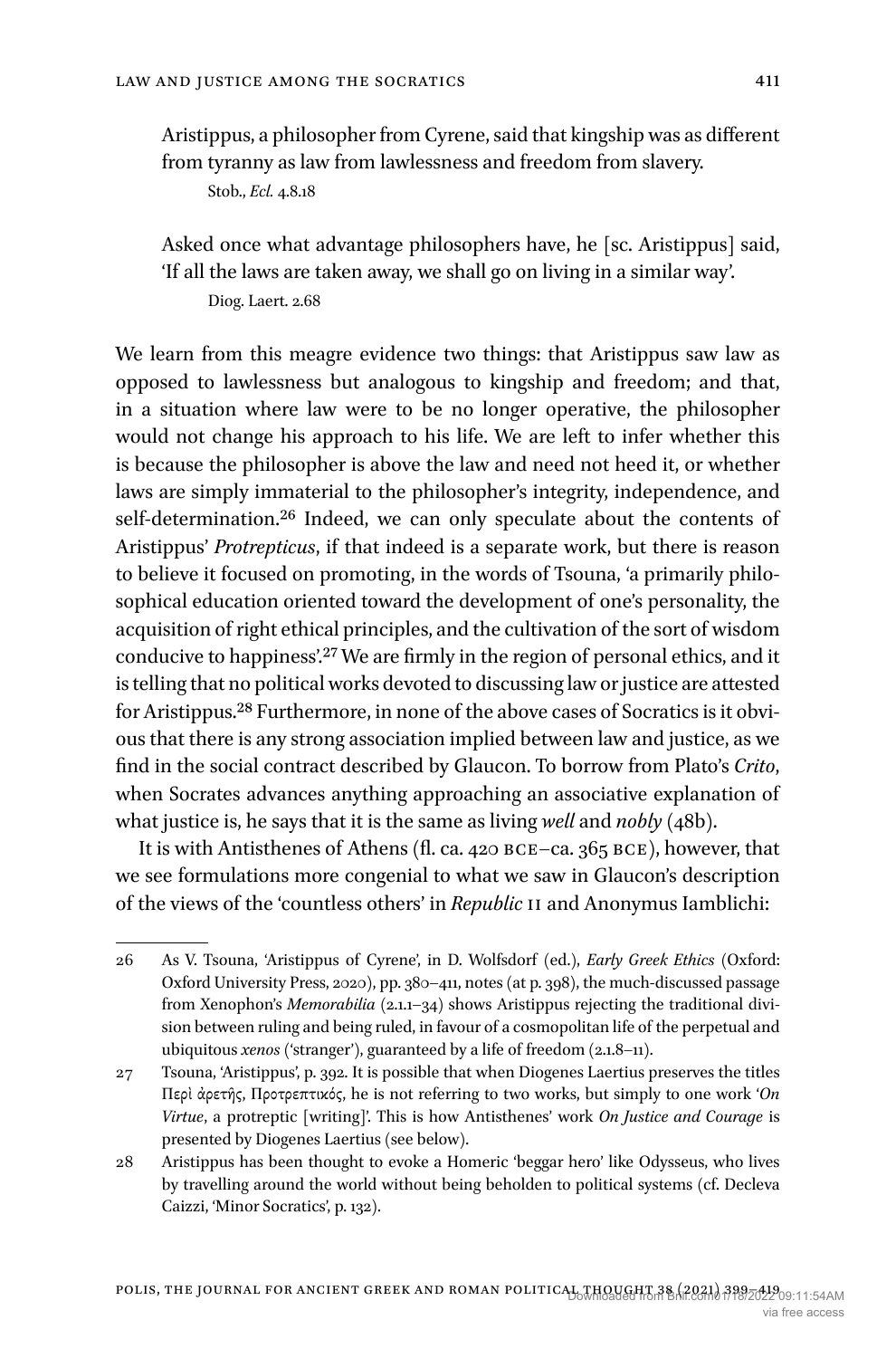His [sc. Antisthenes'] writings come down in ten volumes … in the second volume there is *On Justice and Courage*, an exhortation in three books … in the third volume there is *On Law* or *Republic*, *On Law* or *On Fineness and Justice* …

Diog. Laert. 6.15

Favourite themes with him were the following. He would prove that virtue can be taught; that nobility belongs to none other than the virtuous. And he held virtue to be sufficient in itself to ensure happiness, since it needed nothing else except the strength of a Socrates. And he maintained that virtue is an affair of deeds and does not need a store of words or learning; that the wise man is self-sufficing, for all the goods of others are his; that ill repute is a good thing and much the same as pain; that the wise man will be guided in his public acts not by the established laws but by the law of virtue (καὶ τὸν σοφὸν οὐ κατὰ τοὺς κειμένους νόμους πολιτεύεσθαι, ἀλλὰ κατὰ τὸν τῆς ἀρετῆς) … Diocles records the following sayings of his: To the wise man nothing is foreign or strange. A good man deserves to be loved. Good men are friends. Make allies of men who are at once brave and just (συμμάχους ποιεῖσθαι τοὺς εὐψύχους ἅμα καὶ δικαίους). Virtue is a weapon that cannot be taken away. It is better to be with a handful of good men fighting against all the bad, than with hosts of bad men against a handful of good men. Pay attention to your enemies, for they are the first to discover your mistakes. Esteem a just man above a kinsman (τὸν δίκαιον περὶ πλείονος ποιεῖσθαι τοῦ συγγενοῦς). Virtue is the same for women as for men. Good actions are fair and evil actions foul. Count all wickedness foreign and alien. Wisdom is a most sure stronghold which never crumbles away nor is betrayed. Walls of defence must be constructed in our own impregnable reasonings.

Diog. Laert. 6.10–13

This makes it clear that legislation itself is necessarily only about those who are equal, both in birth and in capacity. There is no law for men of outstanding quality; they are themselves the law. Anyone who tried to legislate for them would be ridiculous; they would probably say what Antisthenes had the lions say when the hares harangued them and tried to claim equal rights for all.

Arist. *Pol*. 2.13.1284a11–17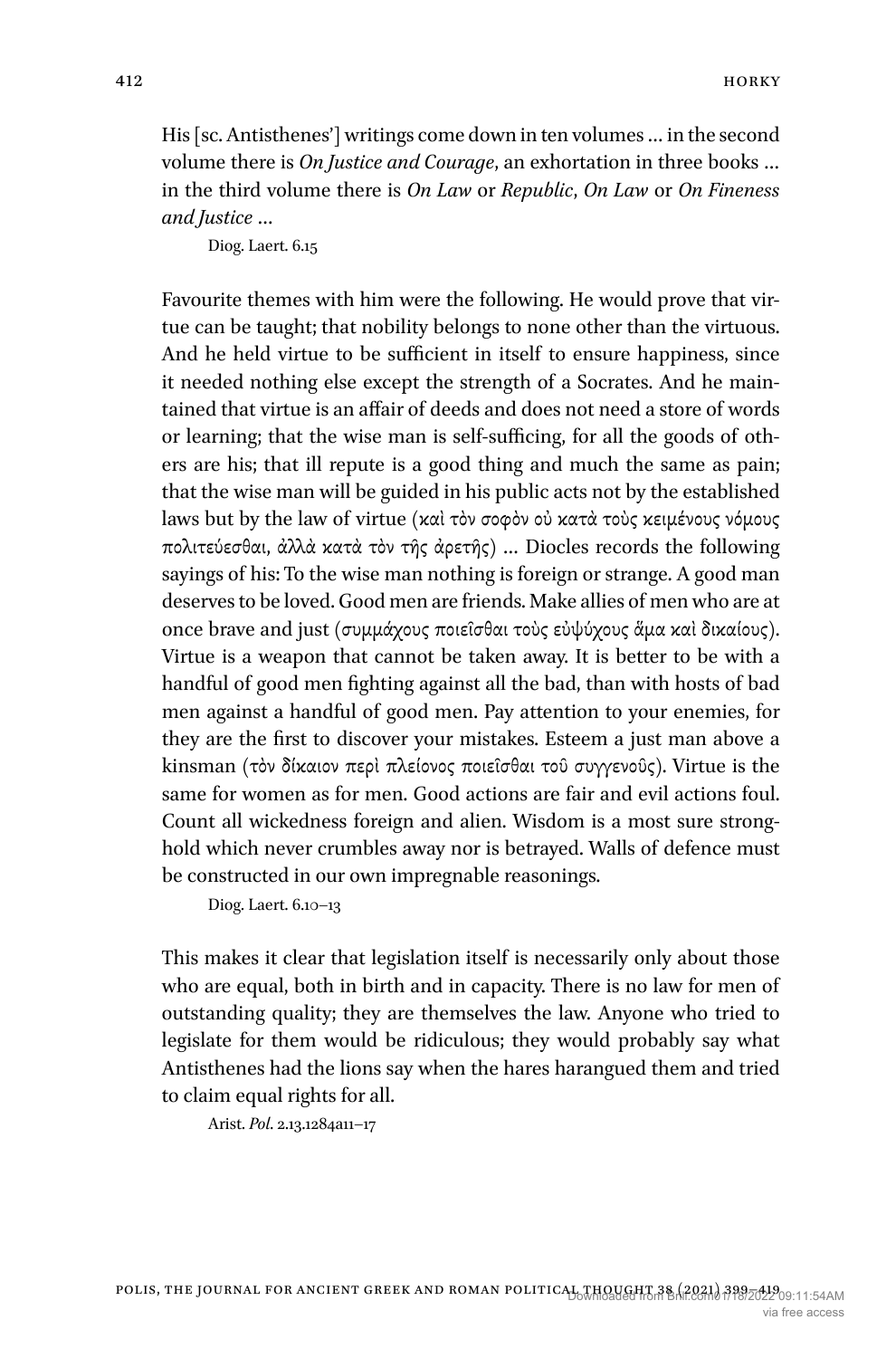[Antisthenes] used to advise the Athenians to pass a vote that donkeys were horses; when they thought that unreasonable, he said, 'Well, generals are made here without their having learned anything, but just by a show of hands'.

Diog. Laert. 6.8

With Antisthenes, we get a better sense of how a Socratic might approach the tangle of issues related to law, justice, and (as with Anonymus Iamblichi) ἀρετή. Like Aristippus, Antisthenes wrote a protreptic work (in three books), in which he exhorted to justice and courage;<sup>29</sup> it is not implausible that this work contained the 'favourite themes' mentioned by Diogenes Laertius (6.10–11) in the first summary of Antisthenes' views:30 that virtue (ἀρετή) can be taught (contrary to Simon the Cobbler and, presumably, Crito); that the virtuous are the only truly noble people; that virtue is evidenced in deeds, not words; that virtue is sufficient for happiness, which is evidenced by the strength of character of Socrates; that the wise man is self-sufficient, since all the goods of other people are *his* (a curious notion!); and, perhaps most importantly for our analysis, that the wise man is guided not by mere conventional laws, but by the 'law of virtue' (κατὰ τὸν [νόμον] τῆς ἀρετῆς).31

With this last topic, we may see the issues raised by Antisthenes' praise of virtue dovetail with the topics presented in his lost Περὶ νόμου ἢ περὶ καλοῦ καὶ δικαίου. And, indeed, on the topic of law (νόμος), we have the precious testimonium of Aristotle, which would appear to show Antisthenes defending a position like that of Aristippus, whereby the philosopher is above conventional laws, which should not be written with him in mind – note the playful appeal to animals here, and in the testimonium given by Diogenes Laertius (6.8): perhaps Antisthenes followed Socrates in composing Aesopic tales, or at least in using animals as a point of reference for human affairs.32 It is clear that such appeals justified Antisthenes' criticisms of democracy ('show of hands'),

<sup>29</sup> Cf. Rowe, 'Teachability', pp. 634–35.

<sup>30</sup> Decleva Caizzi, 'Minor Socratics', p. 127, refers to this collection of *doxai* as 'rather disordered', but one wonders whether a list like this, for example, could have been extracted from a Socratic dialogue. After all, evidence from Plato's and Xenophon's Socratic dialogues shows that Socrates did not always argue in an orderly fashion.

<sup>31</sup> Cf. S. Prince, 'Antisthenes' Ethics', in D. Wolfsdorf (ed.), *Early Greek Ethics* (Oxford: Oxford University Press, 2020), pp. 325–60, at p. 340.

<sup>32</sup> One is reminded of Plutarch's philosophical dialogue *Gryllus*, where Odysseus returns to collect his men from Circe's cave, only to find that his former soldier, now a pig called Gryllus, explains that does not want to be reintegrated into the society of men because humans have less virtue than pigs (986f–988f).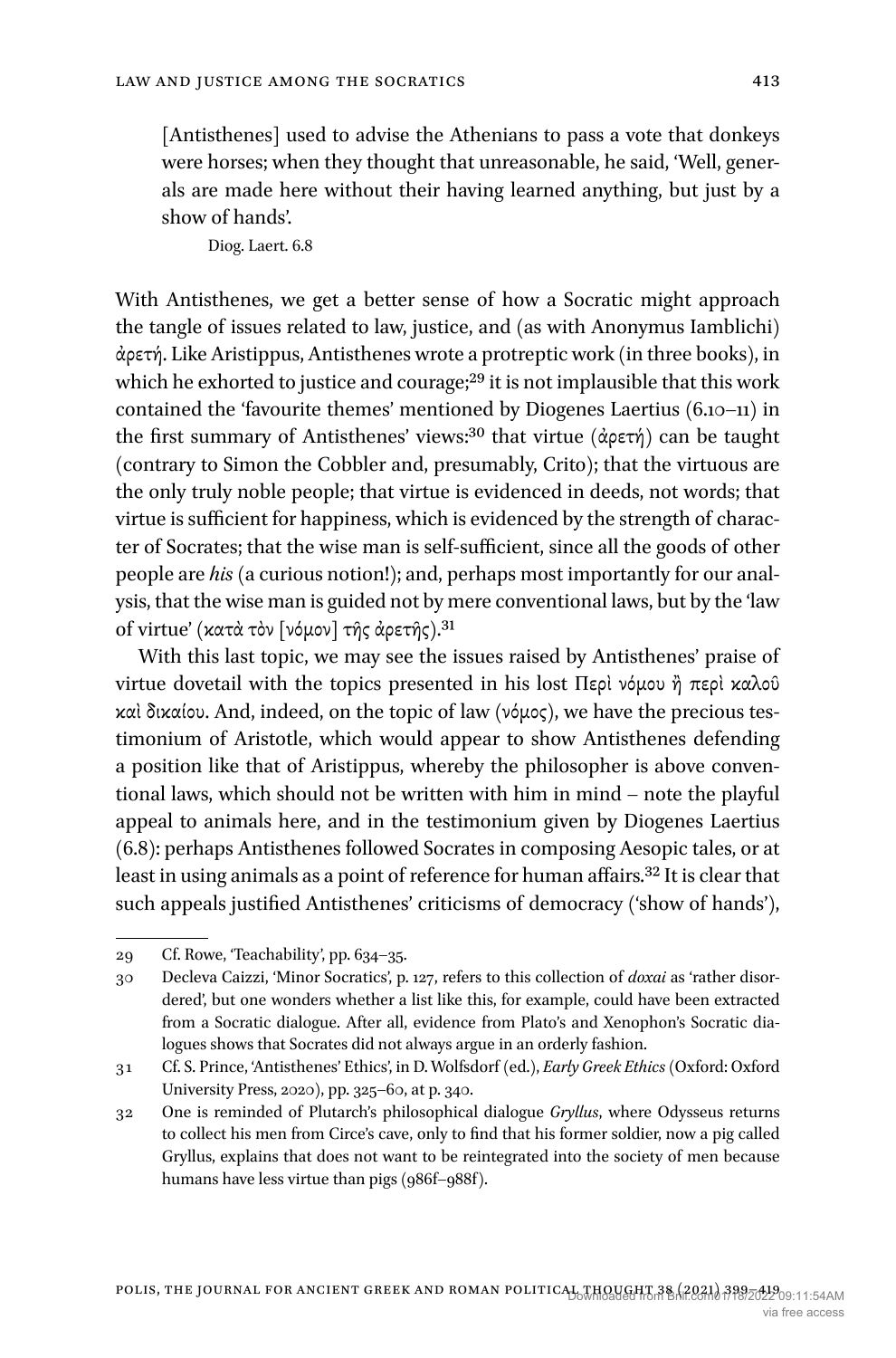or at least arguments that exempted the wise man from democratic legal interference, contrary to what the *Crito* argues in the personification of the Laws (50b ff.). The implicit suggestion is that merely human laws and systems of justice do not apply to the σοφός, who is superior by nature to others – just like the lion is to the hare.

Obviously, such thoughts, especially as they are focused in the character of Socrates, would contribute to the development of Cynic, and, one might imagine, of Stoic ethics. Because of the poor state of the evidence, it is difficult to know how precisely Antisthenes formulated these points (and we should wonder at the ultimate doxographical sources of Diogenes' material, which would almost certainly be contaminated with Stoic ideas).33 Be that as it may, it's clear that Antisthenes treated both the subjects of law and justice in his works, and it is possible that he, like Iamblichus many centuries later (and probably like Aristotle), treated them both in relation to ἀρετή in the *Protrepticus*. In the case of one Socratic, however, we have an explicit account of the purported relationship between law and justice, and that figure is Xenophon, to whom we now turn.

Xenophon's *Memorabilia* was almost certainly written after Plato's *Republic* (it can be dated to after the battle of Leuctra in 371 BCE), which is interesting for a variety of reasons: among others, it demonstrates how a Socratic might have sought to rescue the popular image of Socrates from the powerful but almost assuredly deeply biased perspective offered by Plato – especially in a work like the *Republic*. No less the case on the topic of justice and its relationship to law, which, in the aftermath of Plato's *Republic*, must have offered ample opportunity for disagreement, especially if the contents of the *Republic* were to be taken as an expression of the views not of Plato, but of Socrates (as, for example, Aristotle may have taken them to be).34 Near the end of the *Memorabilia*, Xenophon advances his own version of Socrates' debate concerning justice and its definition, in a selection running from IV.4.5–25, effectively titled Περὶ τοῦ δικαίου.35 The passage begins with Hippias arriving from abroad

<sup>33</sup> Diocles of Magnesia, who lived in the 2nd or 1st century BCE, is quoted by Diogenes Laertius 19 times and appears to have written a range of works on the history of philosophy (on which, see K. Fleischer, 'Structuring the History of Philosophy: A Comparison between Philodemus and Diogenes Laertius in the Light of New Evidence', *Classical Quarterly* 69.2 (2020), pp. 684–699, at p. 684 n. 2).

<sup>34</sup> Ar. *Pol*. 2.1, 1261a518; 2.3, 1264b29–1265a14. It is controversial whether we can explicitly identify these views with Socrates the person, Socrates the character in Plato's *Republic*, or Socrates as known through other literary accounts (e.g. the lost Socratic dialogues, the writings of Xenophon).

<sup>35</sup> Generally, on the Xenophontic Socrates' views on law and justice, see D.M. Johnson, 'Xenophon's Socrates on Law and Justice', *Ancient Philosophy* 23 (2003), pp. 255–81 and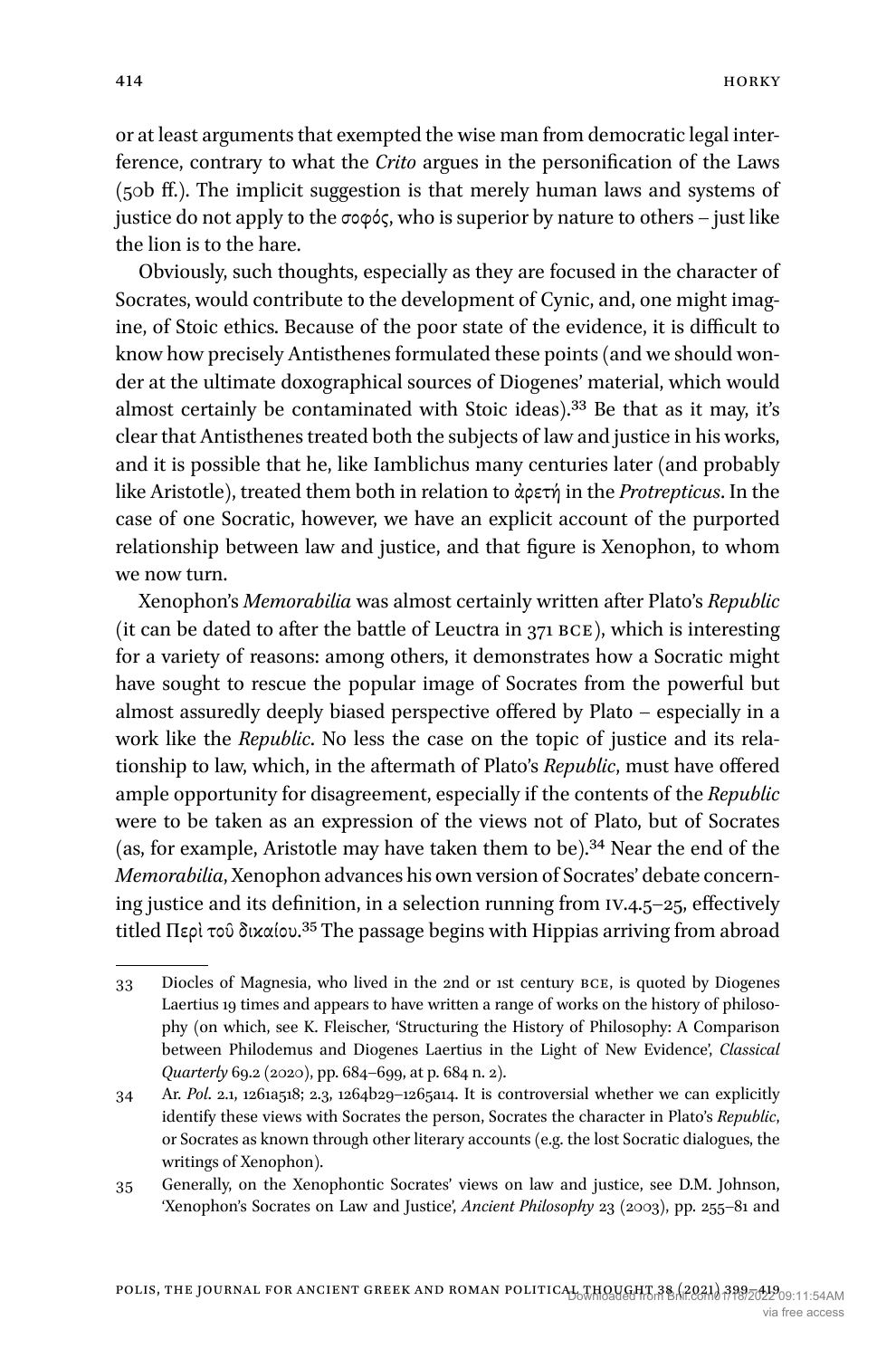and hearing Socrates discussing how a range of skilled activities can be taught by teachers, but not justice, for which no teacher is easily found:

Such views frequently found expression in his conversations with different persons; I recollect the substance of one that he [sc. Socrates] had with Hippias of Elis concerning justice. Hippias, who had not been in Athens for a considerable time, found Socrates talking: he was saying that if you want to have a man taught cobbling or building or smithing or riding, you know where to send him to learn the craft; some indeed declare that if you want to train up a horse or an ox in the way he should go, teachers abound. And yet, strangely enough, if you want to learn justice yourself, or to have your son or servant taught it, you know not where to go for a teacher.

*Mem* 4.4.5

There is some initial friendly banter between the two men, and Hippias, always impressed with his own ability to make novel discoveries whilst maintaining consistency, claims to have discovered a stable definition of justice that cannot be contradicted (i.e. that is superior to convention).36 Socrates responds that he would love to hear an account concerning justice that will extirpate civil stasis, in the many ways in which this manifests itself in the polis. But Hippias backs down, unwilling to advance his own account until he has heard Socrates' own 'opinion' (ὅ τι νομίζεις; γνώμη) about justice:

[Soc.:] 'On my word, you mean to say that you have made a great discovery, if jurymen are to cease from voting different ways, citizens from disputing and litigation, and wrangling about the justice of their claims, cities from quarrelling about their rights and making war; and for my part, I don't see how to tear myself away from you till I have heard about your great discovery'. [Hipp.:] 'But I vow you shall not hear unless you first declare your own opinion about the nature of Justice; for it's enough that you mock at others, questioning and examining everybody, and never willing to render an account yourself or to state an opinion about anything'.

*Mem*. 4.4.8–9

D. Morrison, 'Xenophon's Socrates on the Just and the Lawful', *Ancient Philosophy* 15 (1995), pp. 329–47.

<sup>36</sup> Compare Hippias' complaints (Pl. *Prt*. 337c–338b) about law, which is 'tyrant over humans' (τύραννος τῶν ἀνθρώπων) and 'commits violence against many things, contrary to nature'.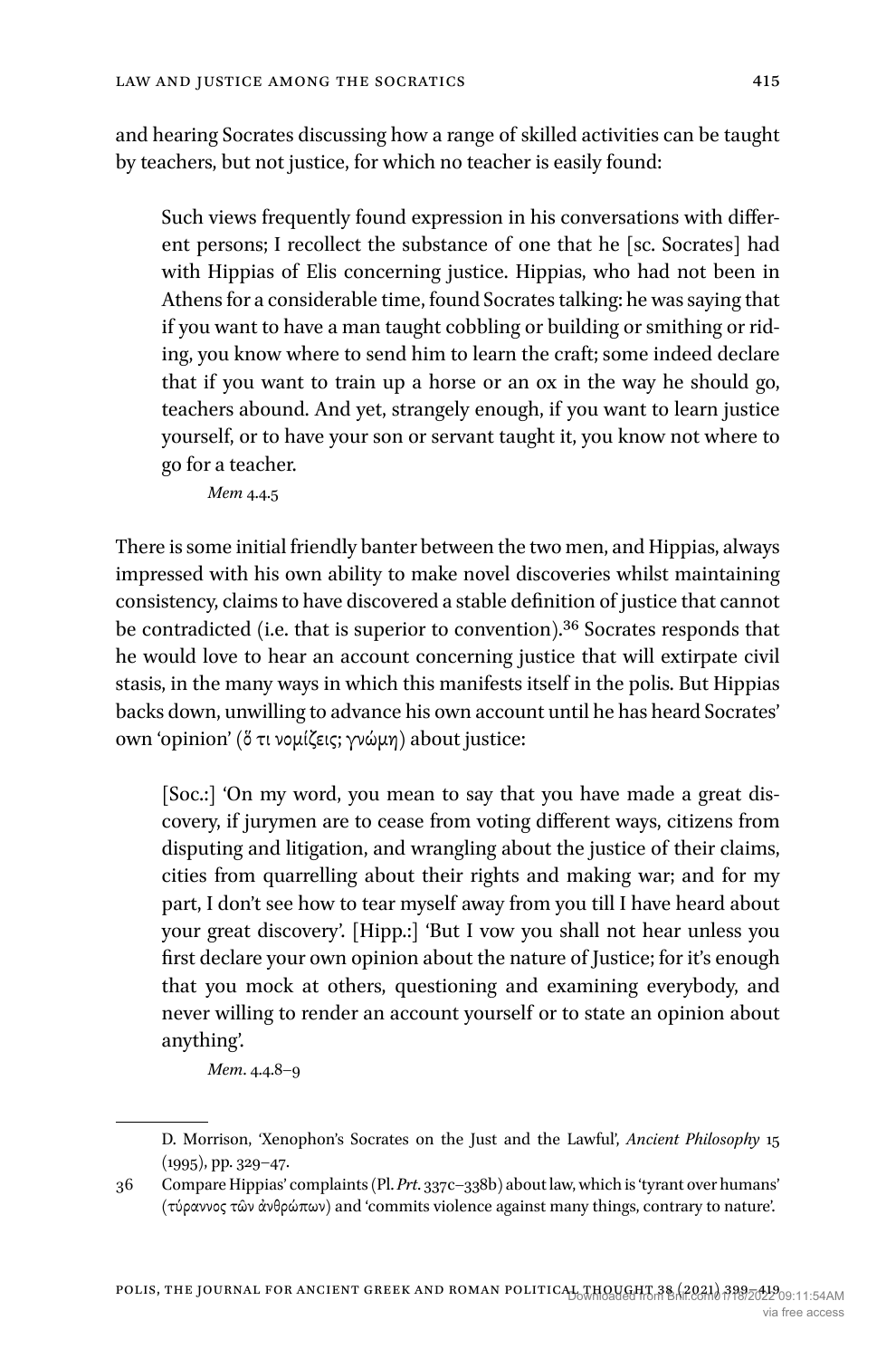Socrates advances upon justice *via negativa*, enumerating the varieties of injustice, and asserting that justice might be simply abstaining from performing injustices – a proposal that might hold traction over Hippias, who cares much more about evidencing justice in actions rather than in words. But this is unsatisfactory to Hippias, who complains that Socrates is taking his typical stance on things, refusing to advance any positive doctrines concerning a topic. It is at this stage that Socrates advances the proposition that the just is what is lawful:

[Hipp.:] 'Even now, Socrates, you are clearly trying to avoid stating what you think justice to be. You are saying not what the just do, but what they don't do'. [Soc.:] 'Well, I thought that unwillingness to do injustice was sufficient proof of Justice. But, if you don't think so, see whether you like this better: I say that what is lawful is just'. [Hipp.:] 'Do you mean, Socrates, that lawful and just are the same thing?' [Soc.:] 'I do'. [Hipp.:] 'Because I don't see what you mean by lawful or what you mean by just'. [Soc.:] 'Does the expression "laws of a state" convey a meaning to you?' [Hipp.:] 'It does'. [Soc.:] 'And what do you think they are?' [Hipp.:] 'Covenants made by the citizens whereby they have enacted what ought to be done and what ought to be avoided'. [Soc.:] 'Then would not that citizen who acts in accordance with these act lawfully, and he who transgresses them act unlawfully?' [Hipp.] 'Yes, certainly'. [Soc.:] 'And would not he who obeys them do what is just, and he who disobeys them do what is unjust?' [Hipp.:] 'Certainly'. [Soc.:] 'Then would not he who does what is just be just, and he who does what is unjust be unjust?' [Hipp.:] 'Of course'. [Soc.:] 'Consequently he who acts lawfully is just, and he who acts unlawfully is unjust'. 'Laws', said Hippias, 'can hardly be thought of much account, Socrates, or observance of them, seeing that the very people who passed them often reject and amend them'.

*Mem*. 4.4.11–14

Because they end up basically where they started – that to act justly is the substance of justice, and vice versa for injustice – Hippias exhibits frustration, seeking to challenge Socrates by claiming that laws themselves, and their observance, are not intrinsically valuable, because those individual agents who motivate and agree them later change their minds.

Socrates' solution to this objection is complex, involving analogy with declarations of war by a state, among other comparisons and rhetorical exhortations; but the point that sticks and wins the day involves many of the same terms seen above in Anonymus Iamblichi: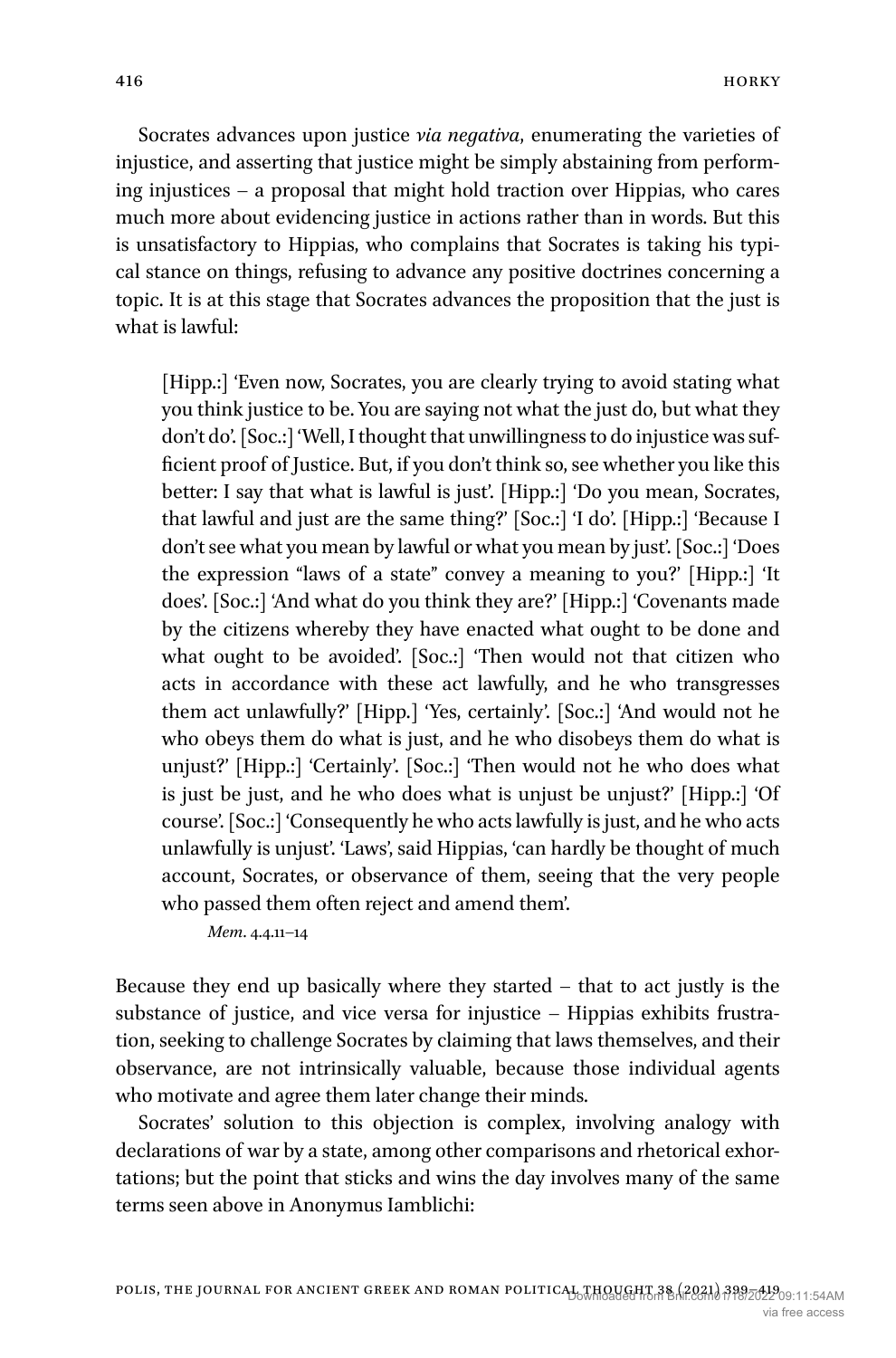And again, agreement is considered the greatest blessing for cities: their senates and their best men constantly exhort the citizens to agree, and everywhere in Greece there is a law that the citizens must promise under oath to agree, and everywhere they take this oath. The object, in my opinion, is not that the citizens may vote for the same choruses, not that they may praise the same pipers, not that they may select the same poets, not that they may enjoy the same pleasures, but that they may obey the laws. For those cities whose citizens stick with them prove strongest and enjoy most happiness; but without agreement no city can be made a good city, no house can be made a prosperous house. And how is the individual citizen less likely to incur penalties from the state, and more certain to gain honor than by obeying the laws? How less likely to be defeated in the courts or more certain to win? Whom would anyone rather trust as guardian of his money or sons or daughters? Whom would the whole city think more trustworthy than the man of lawful conduct?

*Mem*. 4.4.16–17

Given the context we mentioned earlier about the archontic oath that marked the beginning of a magistrate's term of office in Athens, we should not be surprised to see its appearance here. But the emphasis in Socrates' defense of law and justice is placed on a term we haven't explicitly seen in the other Socratics, or in Anonymus Iamblichi, who never uses it: ὁμονοία ('agreement', or 'concord'). Indeed, Socrates here appeals to ὁμόνοια in universal terms, asserting that all Greek city-states – we must here think that he means not just democracies, but oligarchies too – require their citizens to swear an oath to strive for agreement within the polis.37 Implicit within Socrates' brief speech is the idea that there is an intrinsic relationship, reflected in the etymological similarity, between communal agreement (ὁμονοία), swearing an oath (ὁμονοεῖν, ὀμνύναι), and, I suggest, the law (νόμος): in a way, communal agreement essentially *is* the swearing of an oath to preserve the city's laws. This is not the typical etymological derivation of law (νόμος) from distribution (νεμεῖν), or related to song (νόμοι), versions of which are attested for Plato in the *Laws* (700b–c), pseudo-Archytas' *On Law and Justice* (Fr. 4.e Horky & Johnson), the pseudo-Platonic

<sup>37</sup> One wonders how this account would square against Antiphon's work *On Agreement* (Περὶὁμονοίας), which survives in a small number of fragments (for instance, see Laks and Most, *Early Greek Philosophy*, 37 D41–63), many of which are too short to integrate into an argument. At any rate, if Antiphon treated law or justice in his work, it is doubtful that he would have advanced a position anything like that of Socrates here.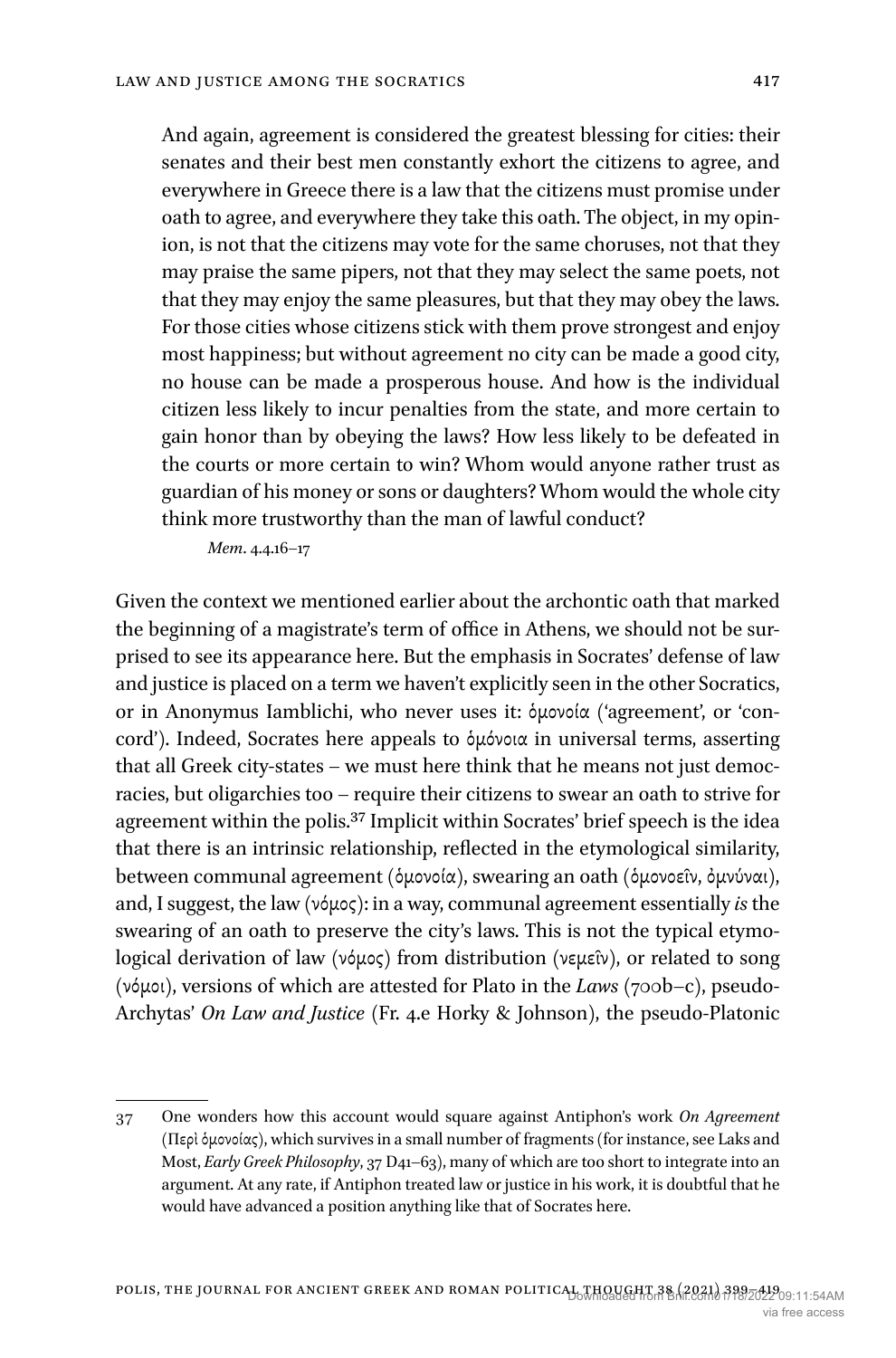*Minos* (317d–e, 321c–e), and even Cicero (*Laws* 1.18–19).38 As an original formulation, Xenophon's ὁμονοία presents a sophisticated adaptation of the *koina* concerning law, justice, and their relations, in Glaucon's speech in *Republic* II and Anonymous Iamblichi, in a universalizing light that places the emphasis on the oaths that citizens offer up to states, owing to which human happiness is possible.

Remarkably, it is the argument regarding ὁμονοία, understood as the practice of upholding a sworn oath to the laws, that ultimately convinces Hippias that Socrates' definition of justice as law suffices and is true:

[Soc.:] 'So, Hippias, I declare lawful and just to be the same thing. If you are of the contrary opinion, tell me'. 'Truly, Socrates', answered Hippias, 'I don't think my opinion is contrary to what you have said about justice'. *Mem*. 4.4.18

There would be much more to say with regard to Xenophon's approach to law and justice, including the passage that follows, which features a famous discussion of unwritten and divine laws; but for the purposes of this paper, what has been said is enough to suggest the sorts of arguments Socrates presents there.

#### **4 Conclusions**

Our survey of late 5th and 4th century BCE texts written on the relations between law, justice, and ἀρετή has revealed that when Glaucon refers to the myriad of people who construct natural theories on the essence and origins of justice, grounded in laws established by contract or agreement, he is indeed referring outside the text to a range of possible targets, some of which are Plato's own peers and competitors: the Socratics. The Sophists could be intended targets too: and if we were in possession of the actual writings, say, of Hippias or of Protagoras – and not only of Xenophon's and Plato's potentially unreliable accounts of their views – we might be able to confirm this hypothesis.39 Sadly, these texts do not survive to any great extent. What does survive among the

<sup>38</sup> See P.S. Horky and M.R. Johnson, '*On Law and Justice* attributed to Archytas of Tarentum', in D. Wolfsdorf (ed.), *Early Greek Ethics* (Oxford: Oxford University Press, 2020), pp. 455– 90, at pp. 481–83.

<sup>39</sup> Although, as Dimitri El Murr points out to me, the character Protagoras in Plato's *Theaetetus* (167a–d) does advance a conventionalist take on justice. But his comments on justice and honour (δίκαια καὶ καλά) are fleetingly brief (167c), are not the focus of his speech, and have no strict comparanda with the surviving fragments.